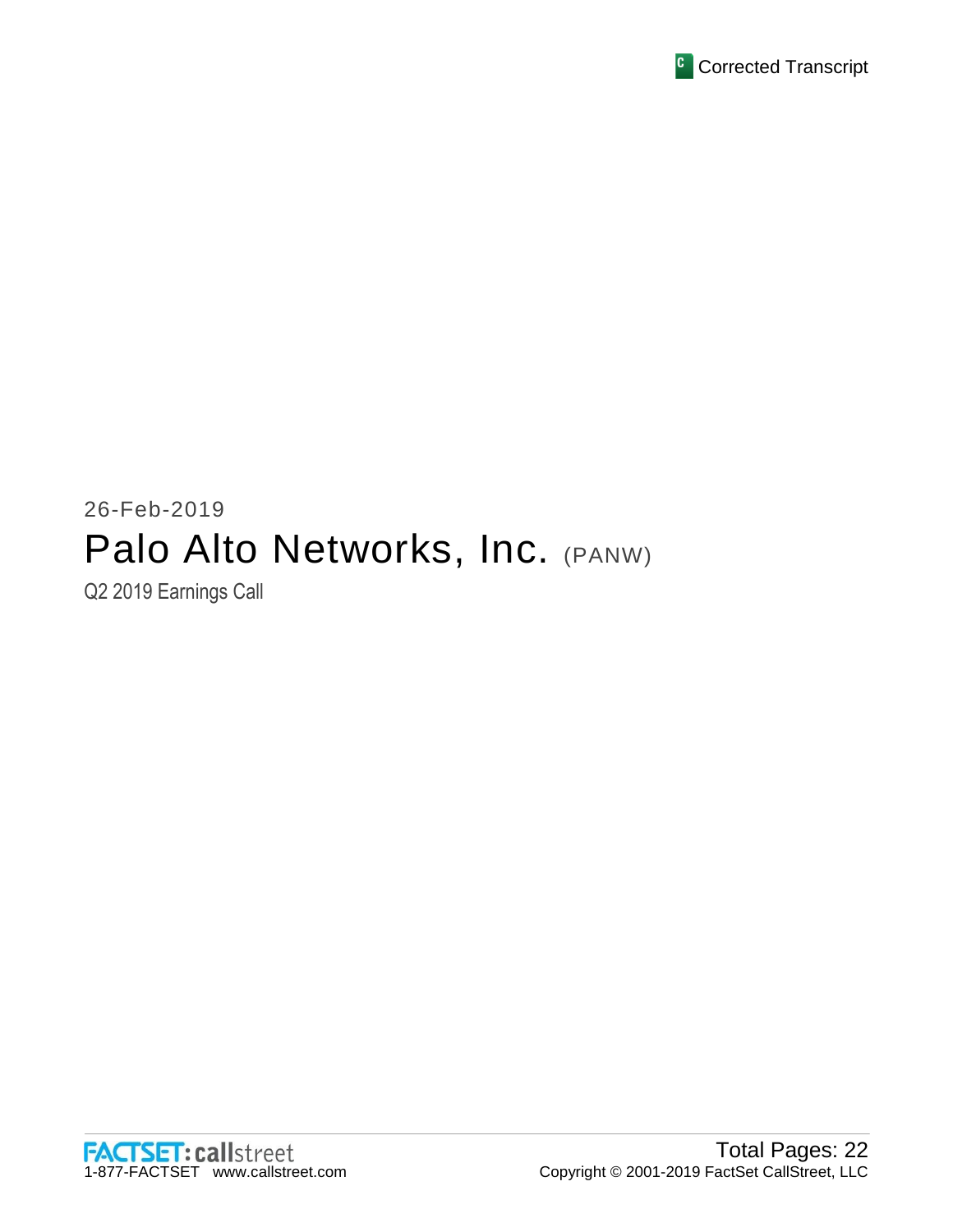# **CORPORATE PARTICIPANTS**

### Jeffrey Charles True

*Secretary, Senior Vice President & General Counsel, Palo Alto Networks, Inc.*

Nikesh Arora *Chairman & Chief Executive Officer, Palo Alto Networks, Inc.*

### Kathy Bonanno

*Chief Financial Officer & Executive Vice President, Palo Alto Networks, Inc.*

### Lee Klarich

......................................................................................................................................................................................................................................................

*Chief Product Officer, Palo Alto Networks, Inc.*

# **OTHER PARTICIPANTS**

Walter H. Pritchard *Analyst, Citigroup Global Markets, Inc.*

Karl E. Keirstead *Analyst, Deutsche Bank Securities, Inc.*

Fatima Boolani *Analyst, UBS Securities LLC*

John DiFucci *Analyst, Jefferies LLC*

Gur Yehudah Talpaz *Analyst, Stifel, Nicolaus & Co., Inc.*

Gabriela Borges *Analyst, Goldman Sachs & Co. LLC*

Sterling Auty *Analyst, JPMorgan Securities LLC*

Hamza Fodderwala *Analyst, Morgan Stanley & Co. LLC*

Shaul Eyal *Analyst, Oppenheimer & Co., Inc.*

Philip Winslow *Analyst, Wells Fargo Securities LLC*

Kenneth Talanian *Analyst, Evercore ISI*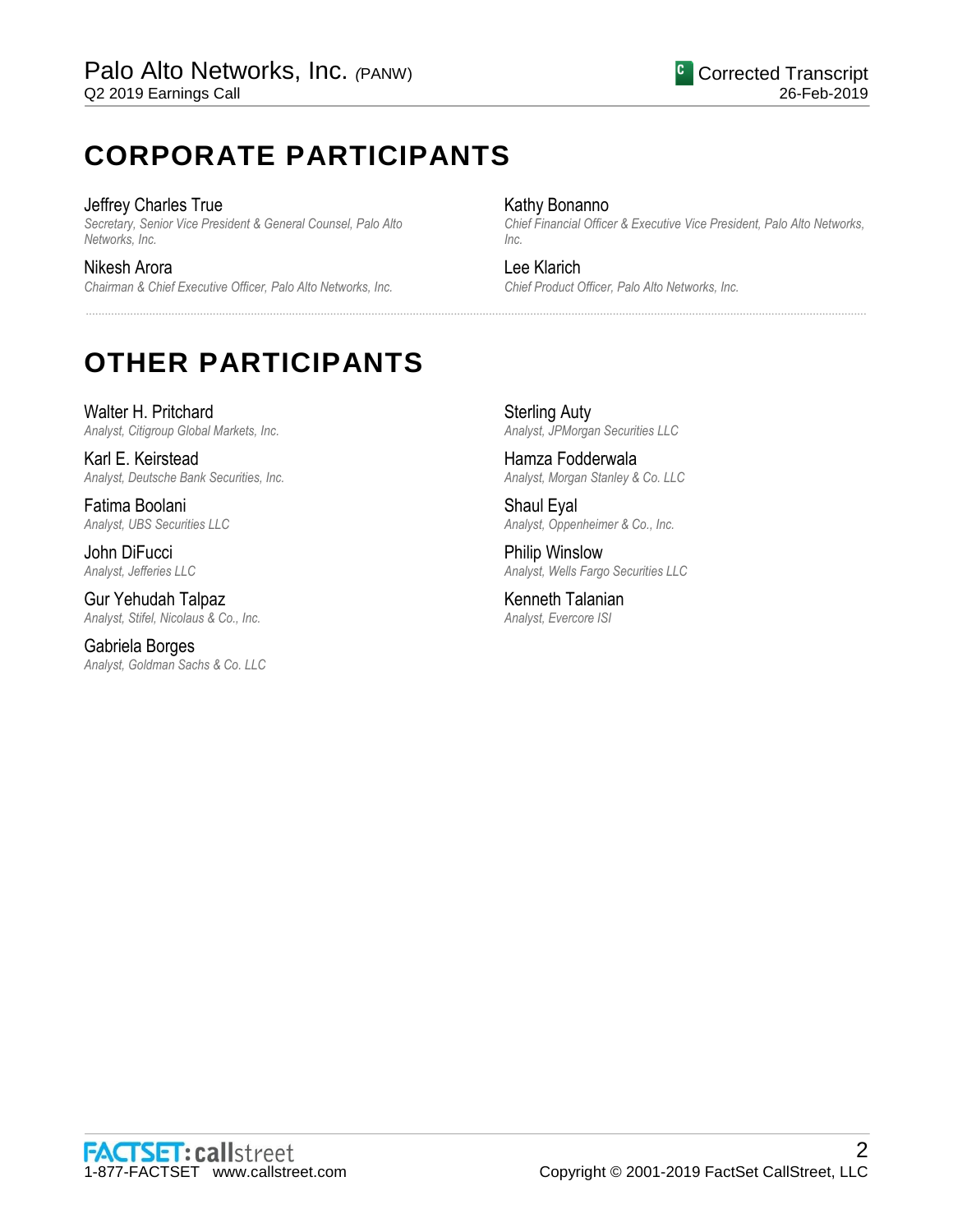# **MANAGEMENT DISCUSSION SECTION**

**Operator**: Good day and welcome to the Palo Alto Networks fiscal second quarter 2019 earnings conference call. Today's conference is being recorded.

At this time, I'd like to turn the conference over to Jeff True. Please go ahead sir.

## Jeffrey Charles True

*Secretary, Senior Vice President & General Counsel, Palo Alto Networks, Inc.*

Good afternoon and thank you for joining us on today's conference call to discuss Palo Alto Networks' fiscal second quarter 2019 financial results. This call is being broadcast live over the web and can be accessed on the Investors section of our website at investors.paloaltonetworks.com. With me on today's call are: Nikesh Arora, our Chairman and Chief Executive Officer; Kathy Bonanno, our Chief Financial Officer; and Lee Klarich, our Chief Product Officer.

......................................................................................................................................................................................................................................................

This afternoon we issued a press release announcing our results for the fiscal second quarter ended January 31, 2019. If you would like a copy of the release, you can access it online on our website.

I would like to remind you that during the course of this conference call, management will make forward-looking statements, including statements regarding our financial guidance and modeling points for the fiscal third quarter and full fiscal year 2019, our competitive position and the demand and market opportunity for our products and subscriptions, benefits and timing of new products and subscription offerings, our ability to drive outsized growth rates, and trends in certain financial results, operating metrics, mix shift, and seasonality.

These forward-looking statements involve a number of risks and uncertainties, some of which are beyond our control and which could cause actual results to differ materially from those anticipated by these statements. These forward-looking statements apply as of today. You should not rely on them as representing our views in the future, and we undertake no obligation to update these statements after this call.

For a more detailed description of factors that could cause actual results to differ, please refer to our quarterly report on Form 10-Q filed with the SEC on November 30, 2018 and our earnings release posted a few minutes ago on our website and filed with the SEC on Form 8-K.

Also, please note that certain financial measures we use on this call are expressed on a non-GAAP basis and have been adjusted to exclude certain charges. For historical periods, we have provided reconciliations of these non-GAAP financial measures to GAAP financial measures in the supplemental financial information that can be found in the Investors section of our website, located at investors.paloaltonetworks.com.

We would also like to inform you that we will be presenting at the Morgan Stanley Technology, Media & Telecom Conference in San Francisco on Wednesday, February 27. And finally, once we have completed our formal remarks, we will be posting them to our Investor Relations website under Quarterly Results.

......................................................................................................................................................................................................................................................

And with that, I will turn the call over to Nikesh.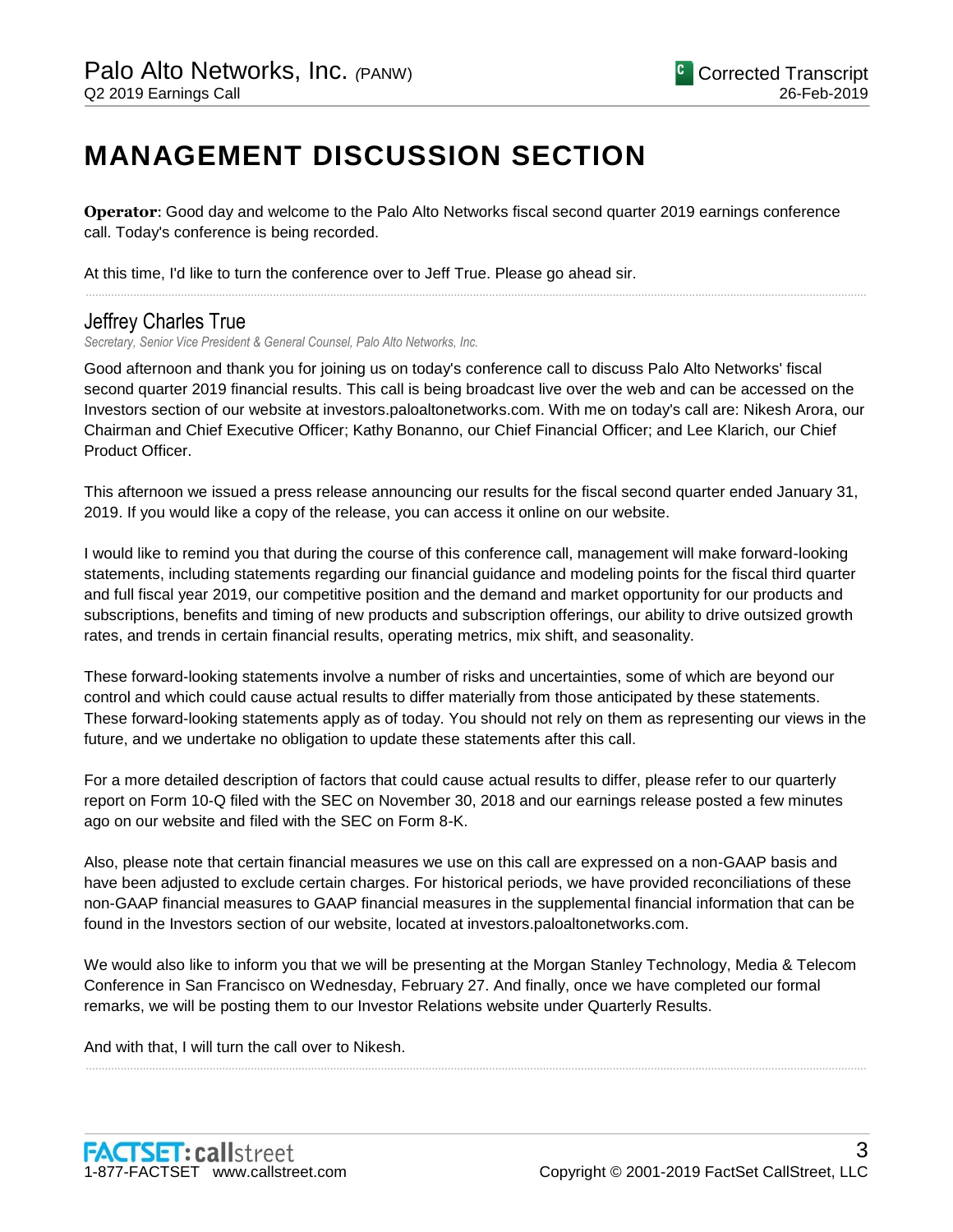## Nikesh Arora

*Chairman & Chief Executive Officer, Palo Alto Networks, Inc.*

Thank you, Jeff, and thank you, everyone, for joining us this afternoon for our fiscal second quarter 2019 results. I will briefly go through our financials, give you a progress update on our three focus areas of securing the enterprise, securing the cloud, and securing to our Application Framework. And finally, I'll provide a little more color on the Demisto acquisition.

Starting with our financials, I'm pleased to report that the team has delivered another outstanding quarter. Fiscal Q2 revenue of \$711 million represents year-over-year growth of 30%, and non-GAAP earnings per share increased by 44% to \$1.51.

There were a number of big wins this quarter. We have a few I'd like to highlight. We continue to see success around the world in our next-generation firewall business. People are getting more security conscious and want to deploy our firewall with the attached subscriptions.

To note, during the quarter, we did a large deal with a data center in Europe at one of the most prestigious car manufacturers, and had a significant expansion of our hardware footprint in one of the largest online gaming companies in the world as well as in one of the largest retailers in the world.

We are beginning to see the fruits of our speedboats strategy. With our increased focus on Global Protect Cloud Service [GPCS], we've had a few spectacular wins, one to secure 25,000 mobile users at a global financial services company, and another to secure 80,000 mobile users for one of France's largest state-owned public services.

We also won a very large VM-Series deal with several subsidiaries of one of the largest broadcasting companies in the United States. And we won a deal to secure 47,000 endpoints at one of the largest university healthcare systems in the United States as well.

Expanding more on our three strategy focus areas, first let me talk about securing the enterprise. Over the last 11-plus years, we transformed the network security market with our next-generation firewall. We use the firewall as a platform to deliver tightly integrated security services. We've had great success with our attached subscriptions, the most successful ones having attach rates of about 90%.

Earlier this month, we announced the release of PAN-OS Version 9.0, which added over 60 new features, including the policy optimizer, which helps teams replace legacy rules with intuitive policies that provide better security and are easier to manage.

I'm excited about our new DNS Security subscription. This is our first new attached subscription since 2011. This subscription utilizes machine learning and predictive analytics to proactively block malicious domains and stop attacks in progress, the only service with this level of capability to be integrated with a firewall. This continues our practice of reducing the number of disparate point products and making security better, easier, and more effective.

We are working hard on future subscriptions in our software releases, providing our customers more integration for their cybersecurity solutions in their enterprise. We believe the next-generation firewall will continue to serve as a platform for security services in the enterprise.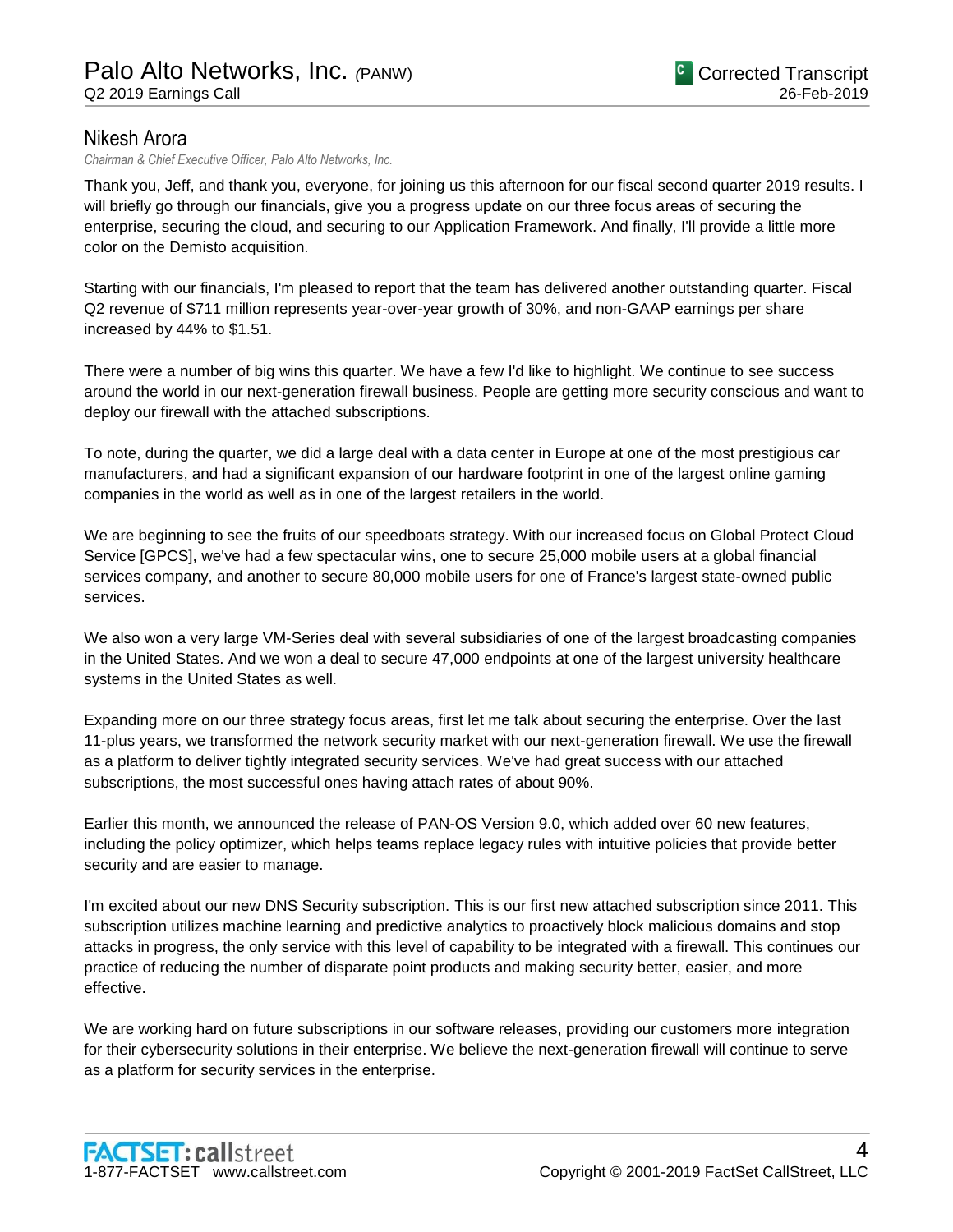We also have expanded our hardware family. Our new PA-7000 Series features throughput capabilities at two times the nearest competitor and will be especially useful to customers with large data centers and high volumes of encrypted traffic.

Additionally, we announced availability of our K2-Series. As we discussed on last quarter's conference call, the service provider market has become a lot more interesting to us with the adoption of IoT and the advent of 5G, where security will be a primary concern. Our new K2-Series addresses this market, simplifying operations by offering unprecedented visibility, automation, and consistent protection.

And finally, we continued our investments in advanced endpoint protection. With Traps 6.0, which we announced earlier today, endpoint security just got a lot better. The new Behavior Threat Prevention engine allows Traps to prevent attacks based on their behavior. Traps 6.0 also introduces container security protections and rich data collection for XDR, which I will talk more about later. We're proud to serve close to 4,000 Traps customers, almost half of whom manage Traps from the cloud.

Turning to our second focus area, the cloud, we continue to be laser-focused on delivering technology that enables our customers in their cloud journey by delivering the broadest set of security capabilities across all clouds and cloud configurations. As of the second quarter, approximately 8,000 customers are using our cloud offering.

The speedboat we created around cloud and the acquisition of RedLock last quarter is already showing positive results, as we have exceeded the original forecast for our RedLock business by more than 50%. This is a great example of the power of combining a best-in-class product with Palo Alto Networks' execution and distribution.

Additionally, our in-line cloud security VM-Series was recently expanded to include support for the Oracle cloud and the initial trials of the Alibaba cloud. We improved performance of the product by up to 2.5 times and added many new and enhanced capabilities for operating in both public and private cloud environments. We're very pleased with our continued progress with VM-Series and the success we're seeing with customers.

The third focus area of our strategy is harnessing the power of advanced AI and machine learning. We started this strategy with the announcement of Application Framework 18 months ago and are now proud to announce Application Framework 2.0, which is now called Cortex. We believe this is how security will be managed in the future.

Cortex is a significant evolution of the Application Framework. It is the industry's only open and integrated AIbased continuous security platform. Cortex has been deployed in the public cloud, allowing us to leverage its features and scale and rapidly deploy AI.

We're also announcing the first application available for Cortex, called Cortex XDR. Built to empower SOC analysts, Cortex XDR enables teams to stop sophisticated attacks and adapt their defenses to prevent future threats. Cortex XDR goes far beyond traditional EDR that only works on endpoint data. It breaks down the silos created by legacy technologies to offer the first-ever detection, investigation, and response product that natively integrates network, endpoint, and cloud data. It reduces the signal-to-noise ratio that has being plaguing security analysts. It accurately uncovers threats using machine learning, simplifies investigations automation, and stops attacks before damage is done through tight integration with existing enforcement points.

Cortex XDR is being launched in conjunction with Traps 6.0, our new endpoint product that I mentioned before. Now Traps is enhanced for even better endpoint protection. Using its behavioral threat protection engine, it stops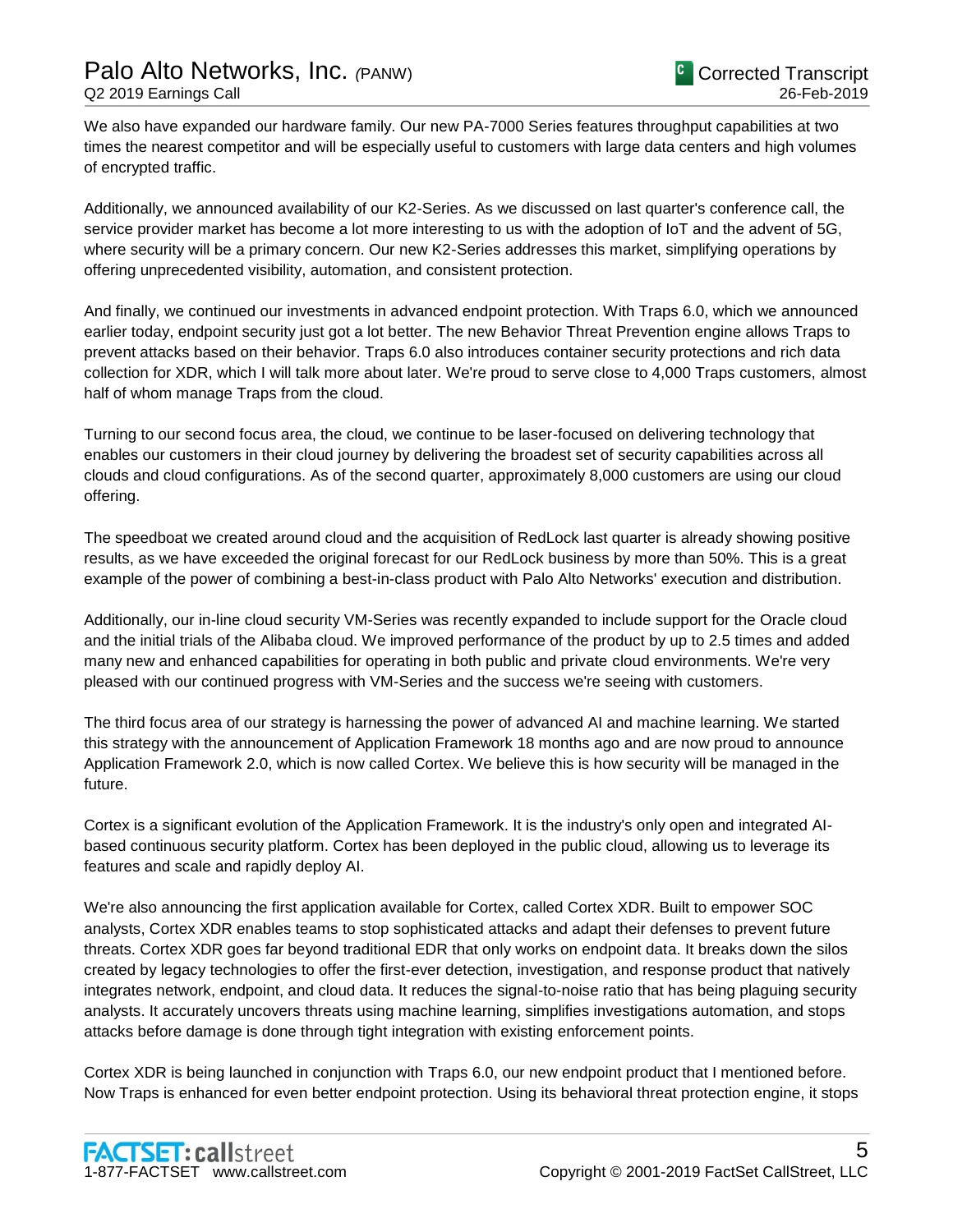## Palo Alto Networks, Inc. *(*PANW) Q2 2019 Earnings Call

advanced threats in real time by stitching together a chain of events to spot malicious activity. When combined with Cortex XDR, customers can use Traps to extend their prevention capabilities to include detection and response across their entire digital infrastructure from a single agent. The more powerful Traps product acts as the ultimate data collection sensor for Cortex as well, collecting the most comprehensive data in the industry.

We're confident in the uniqueness of our approach. So to make sure our customers can take full advantage of Cortex XDR, we have decided today to include endpoint protection free of charge when they purchase Cortex XDR. Yes, we're declaring our newly developed advanced Traps 6.0 product as free if purchased with Cortex XDR. We believe that for true comprehensive investigation of advanced attacks, the data is critical. Customers can now deploy one single endpoint agent that prevents, detects, and responds to attacks across their entire digital infrastructure.

To help us roll out Cortex XDR, we're also announcing partnerships with five managed security service provider partners, who will deliver 24x7 threat monitoring, detection, and response services to our customers. We are excited about these partnerships with Pricewaterhouse, Critical Start, ON2IT, BDO, and Trustwave. They will provide an important service to our customers and demonstrate industry confidence in our Cortex platform.

These are all exciting changes, and I cannot thank our product team enough for stepping up to the challenge of integration and speed in solving our customers' problems.

Lastly, I would like to provide more color on Demisto. Last week we announced the proposed acquisition of Demisto. Demisto is a leader in the evolving space called SOAR. We believe that Demisto's multi-vendor orchestration capabilities and unique analytics and playbooks will help our customers further automate significant parts of their security operations and allow them to turn their attention to solving unique and complex threats. Demisto, already a partner of Cortex, now will integrate even more tightly into our plans for AI and ML on Cortex.

Demisto has an ambitious plan for 2019, with billings projections of approximately \$50 million to \$55 million. To facilitate and support achievement of this plan, we will have Demisto operate in a separate speedboat under the leadership of Slavik Markovitch, their CEO, leveraging the broader Palo Alto Networks distribution engine. At the same time, Slavik will work closely with Lee Klarich and me to accelerate the next step for customer solutions.

As I mentioned on the call we held last week, with the addition of Demisto, we now have made a couple of acquisitions over the last six months. While we continue to evaluate companies, my primary focus is on making sure these acquisitions are successful, and we are delighted with both customer reaction and our initial results.

In closing, as we approach RSA next week, we know there will be a robust debate about whether the endpoint or the firewall is the center of security. In our mind, this debate is looking at security through too narrow a lens.

We believe the future of security is about data. It's about data, it's about machine learning from the data, and orchestrating and automating responses. And for customers who are struggling to manage too many disconnected security point products, we believe that our platform approach to security, with high levels of integration, analytics, and automation, is the answer for the future of security. We believe Cortex is the future.

......................................................................................................................................................................................................................................................

And with that, I'll turn the call over to Kathy.

### Kathy Bonanno

*Chief Financial Officer & Executive Vice President, Palo Alto Networks, Inc.*

Thank you, Nikesh.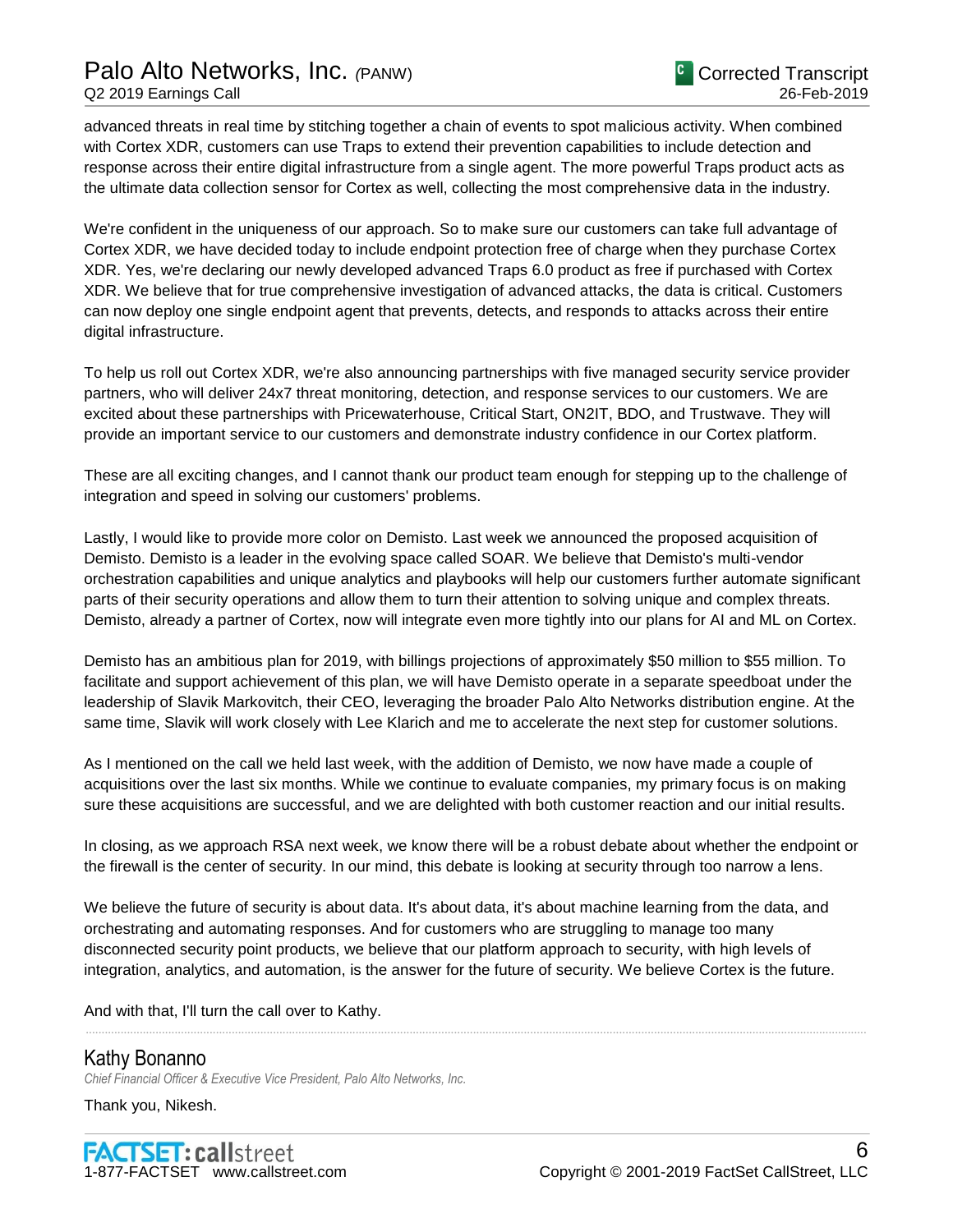Before I start, I'd like to note that except for revenue and billings figures, all financial figures are non-GAAP, and growth rates are compared to the prior-year period unless stated otherwise. All current and prior period financials discussed are reflected under ASC 606, as we adopted the new standard as of August 1, 2018.

In the second quarter, we once again added new customers at a rapid pace while also driving robust expansion business. Our top 25 customers, all of which made a purchase in Q2, spent a minimum of \$35.6 million in lifetime value, a 39% increase compared to the same period last year.

In the second quarter, total revenue grew 30% to \$711.2 million. By geography, Q2 revenue grew 27% in the Americas, 38% in EMEA, 35% in APAC.

Q2 product revenue of \$271.6 million grew 33% compared to the prior year. Q2 SaaS-based subscription revenue of \$249.7 million increased 36%. Support revenue of \$189.9 million increased 21%. In total, subscription and support revenue of \$439.6 million increased 29% and accounted for 62% of total revenue.

Our non-attached offerings continue to show strong momentum, and we exited the second quarter with run rate billings of approximately \$383 million, growing approximately 60% year over year. Q2 total billings of \$852.5 million increased 27% year over year. The dollar-weighted contract duration for new subscription and support billings in the quarter was approximately three years.

For the first half of fiscal 2019, billings of \$1.6 billion increased 27% year over year. Product billings were \$514.9 million, up 33%, and accounted for 32% of total billings. Subscription billings were \$646.7 million, up 30%. Support billings were \$449.4 million, up 17%.

Total deferred revenue at the end of Q2 was \$2.5 billion, an increase of 32%.

Q2 gross margin was 76.3%, an increase of 30 basis points compared to last year. Q2 operating expenses were \$367.5 million, or 51.7% of revenue, which represents a 220 basis point improvement year over year. Operating margin was 24.6%, an increase of 250 basis points.

We ended the second quarter with 5,856 employees.

Non-GAAP net income for the second quarter grew 49% to \$147 million, or \$1.51 per diluted share. Our non-GAAP effective tax rate for Q2 was 22%. On a GAAP basis for the second quarter, net loss declined by 90% to \$2.6 million or \$0.03 per basic and diluted share.

Turning to cash flows and balance sheet items, we finished January with cash, cash equivalents, and investments of \$3.6 billion.

During the quarter, we completed our \$1 billion share repurchase program, which was effective through December 31, 2018. We repurchased approximately 1.9 million shares of common stock at an average price of approximately \$178 per share. On February 22, our Board of Directors approved a new \$1 billion share repurchase program. The new repurchase authorization will expire on December 31, 2020.

Turning to cash flow, Q2 cash flow from operations of \$275.4 million increased 13%. Free cash flow for the quarter was \$251.9 million. This figure was impacted by approximately \$15 million of imputed interest expense associated with redemptions of the 2019 convertible debt. Adjusting for this and other cash charges, free cash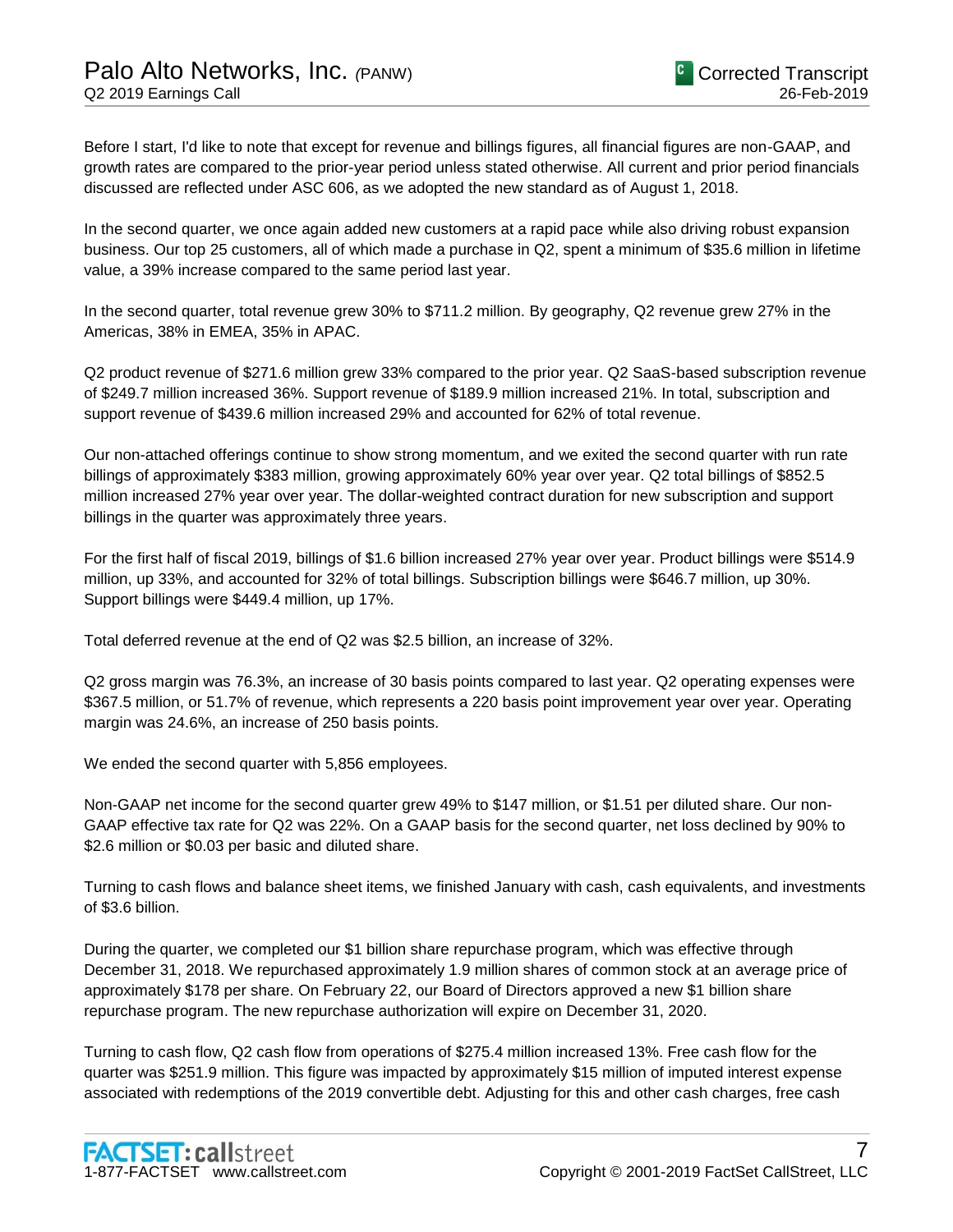flow in the quarter was \$271.4 million, up 21% at a margin of 38.2%. Capital expenditures during the quarter were \$23.5 million. DSO was 50 days, a decline of 9 days from the prior-year period.

Turning now to guidance and modeling points, for fiscal Q3 2019, we expect revenue to be in the range of \$697 million to \$707 million, an increase of 23% to 25% year over year. We expect non-GAAP EPS to be in the range of \$1.23 to \$1.25, which includes expenses related to the proposed Demisto acquisition, using approximately 99 million to 101 million shares.

Before I conclude, I'd like to provide some additional modeling points. Our Q3 non-GAAP EPS guidance includes a net increase in M&A expense of approximately \$5 million or \$0.04 per share attributable to the proposed Demisto acquisition. In the first 12 months following the acquisition, we expect Demisto billings of approximately \$50 million to \$55 million.

Our EPS guidance also includes an expected \$0.01 impact due to U.S. tariffs on Chinese origin goods. We expect our non-GAAP effective tax rate to remain at 22%. CapEx will be approximately \$20 million to \$25 million.

To help you model billings for the remainder of the year, we are comfortable with current consensus for the second half of the year. And for fiscal 2019, including acquisition-related operating expenses, we expect an adjusted free cash flow margin of approximately 36%. This fiscal 2019 number is adjusted for one-time items, consisting of the previously communicated \$97 million related to the settlement of 2019 convertible debt and between \$35 million to \$40 million of cash flow associated with our new headquarters in Santa Clara.

......................................................................................................................................................................................................................................................

......................................................................................................................................................................................................................................................

With that, I'd like to open the call for questions. Operator, please poll for questions.

# **QUESTION AND ANSWER SECTION**

**Operator**: Yes, ma'am. [Operator Instructions] Today our first question comes from Walter Pritchard, Citi.

### Walter H. Pritchard *Analyst, Citigroup Global Markets, Inc.* Q

Hi. Could you give us an update on service provider? It sounds like you're still pretty excited about that opportunity. I don't know if you're willing to express it as a percentage of revenue or whatnot, but curious for an update on that. And then I have a product-related follow-up.

......................................................................................................................................................................................................................................................

### Nikesh Arora

*Chairman & Chief Executive Officer, Palo Alto Networks, Inc.* A

Hi, Walter. Thanks for your question. Look, as I mentioned when we launched K2, and we talked about it last quarter, we believe the tweaks to the 5G opportunity is a unique opportunity. And the whole focus on IoT, we have been talking to a whole bunch of telcos and service providers out there. And there's a twinkle in their eye when we start talking about the B2B use case for 5G, where they would not have cared as much if – I shouldn't say that for them, but they were not as focused on individual consumers and the ability to hack their phones or their lax security.

But as it comes to B2B use cases, providing bandwidth at the edge, they are very concerned of making sure that their B2B customers have a secure tunnel going all the way from their devices or their cars or whatever they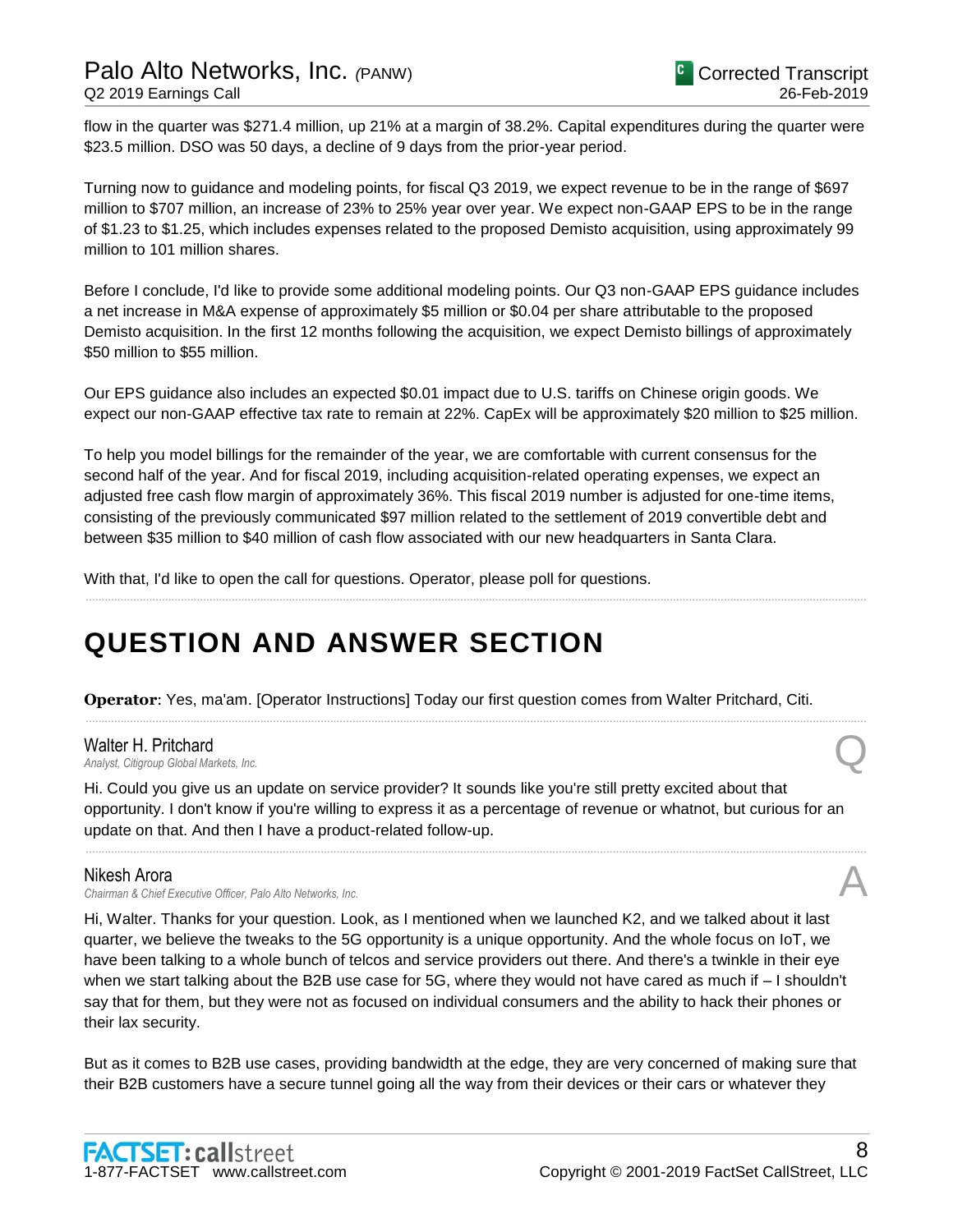Q2 2019 Earnings Call

choose to implement, their healthcare devices or rigs, back to their cloud. And we believe our firewall is uniquely positioned to solve that problem for them in the K2 firewall space.

So we're very happy with a lot of conversations we're having. We're beginning to start seeing requests for integrating that and some sort of testing with them. So all I can say is early days, but we're happy with the direction the conversations are taking.

### Walter H. Pritchard

*Analyst, Citigroup Global Markets, Inc.* Q

And then maybe for Kathy, on the endpoint side, I guess that's been a market where you didn't really have a complete solution arguably until now. Should we think about seeing a pretty significant ramp in that, in net revenue here as you go in the second half of your fiscal year, given you now have a complete product and you have some of those new relationships and so forth, or is that maybe too ambitious, so we should think about that as more of a fiscal 2020 driver?

......................................................................................................................................................................................................................................................

......................................................................................................................................................................................................................................................

### Kathy Bonanno

*Chief Financial Officer & Executive Vice President, Palo Alto Networks, Inc.* A

Look, we're very excited about the new Traps 6.0 and of course Cortex XDR, which will leverage Traps 6.0. We think that it's going to be a very compelling solution for our customers. And so we obviously have a lot of confidence in our ability to drive acceptance of that product in the marketplace.

In terms of what's going to drive our overall revenue performance, I'm really not going to start to get into those kinds of details. But we're very excited about Traps 6.0 and think that it offers us a great potential for the future.

......................................................................................................................................................................................................................................................

......................................................................................................................................................................................................................................................

......................................................................................................................................................................................................................................................

### Walter H. Pritchard

*Analyst, Citigroup Global Markets, Inc.* Q

Okay, thank you.

**Operator**: [Operator Instructions] Our next question comes from Karl Keirstead, Deutsche Bank.

### Karl E. Keirstead

*Analyst, Deutsche Bank Securities, Inc.* Q

Thank you, maybe one Nikesh and one for Kathy. Nikesh, the product revenue growth acceleration to 33% I think was super-impressive. I'm wondering if you could just comment on where you saw strength, either by appliance family or vertical perhaps. Maybe just give a little color on if there is any particular driver of that.

And then, Kathy, the question for you is really on the margin outperformance. I don't think anybody was modeling a 250 basis point margin improvement. I'm assuming that something occurred on the sales and marketing line. Maybe you could offer some color as to whether any expenses were deferred out of 2Q into 3Q or if there's anything else unusual. Thank you.

......................................................................................................................................................................................................................................................

### Nikesh Arora

*Chairman & Chief Executive Officer, Palo Alto Networks, Inc.* A

Hey, Karl, thanks for the question. Look, I think I'd just say that there's no specific driver, but the general level of activity we're seeing out in the marketplace. As we've talked about this in the past that every time something happens in a market where a customer gets breached or somebody gets breached, there's a heightened sense of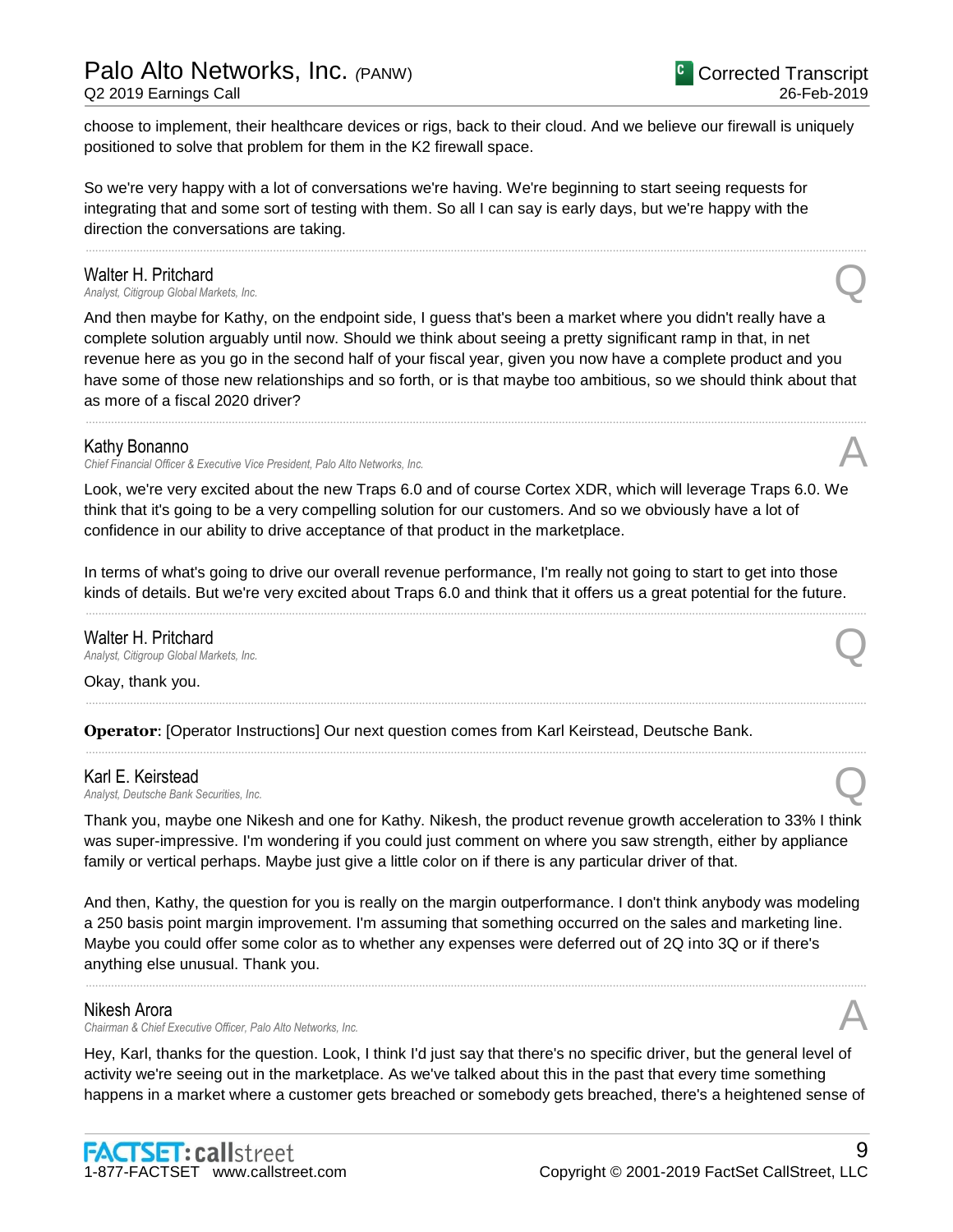awareness in security. All I can tell you is that the conversations are getting more and more up-leveled in terms of preparedness for organizations for security, and we are seeing more and more security consciousness.

From a vertical perspective, we've always done better. More people care more about security. Fed has been strong for us, financial services have been strong for us, but we're seeing that peter down into other verticals. So I'd just say that it's generally strength across the board, and that's probably what has driven the revenue on the product front this quarter.

......................................................................................................................................................................................................................................................

### Kathy Bonanno

*Chief Financial Officer & Executive Vice President, Palo Alto Networks, Inc.* A

And I'll just address the margin comment by saying they're very related. The strong product mix that we saw in the quarter obviously drives higher revenue yield, so that obviously is helping our margins. But in addition, we have been driving leverage in the business. And in Q2, we saw operating expense as a percentage of revenue decline by 220 basis points, as I mentioned in my remarks. And you're right that sales and marketing is driving that number and the leverage that we're seeing. And we've seen that for the last several quarters, good leverage in terms of sales and marketing expense overall.

......................................................................................................................................................................................................................................................

......................................................................................................................................................................................................................................................

......................................................................................................................................................................................................................................................

......................................................................................................................................................................................................................................................

**Karl E. Keirstead**<br>Analyst, Deutsche Bank Securities, Inc. *Analyst, Deutsche Bank Securities, Inc.* Q

Got it, okay. Thank you both.

### Kathy Bonanno

*Chief Financial Officer & Executive Vice President, Palo Alto Networks, Inc.* A

Thank you.

### **Operator**: Our next question comes from Fatima Boolani, UBS.

### Fatima Boolani

**Fatima Boolani**<br>Analyst, UBS Securities LLC

Good afternoon. Thank you for taking the question, one for Nikesh and one for Kathy. Nikesh, one of the things that you've talked about and have been focusing on is packaging your cloud solutions in a better way and also taking steps to ensure the entire portfolio, which has expanded quite dramatically over the last couple of years, making sure the entire portfolio is better integrated. So I wanted to understand the mile markers and progress you've made on that front, and to what extent that has been influencing deal sizes, deal trends, and especially that customer lifetime value metric that continues to grow apace. And then a follow-up for Kathy, if I may.

### Nikesh Arora

*Chairman & Chief Executive Officer, Palo Alto Networks, Inc.* A

Sure, Fatima, thanks for your question. Look, I think I'm very excited that in eight months we've been able to create real focus around the three areas. I highlighted the enterprise side. And expanding your question a little bit more, on the enterprise side, as I said in our prepared remarks that I think this company had done a phenomenal job in building a firewall and putting subscriptions on top of firewalls.

......................................................................................................................................................................................................................................................

Basically, once you put a firewall in a customer's infrastructure, which is a hard decision because you're introducing another piece in their infrastructure, which is now delivered to you by a cybersecurity vendor. It's incumbent upon us to provide more and more solutions to the customer which can be triggered off the firewall.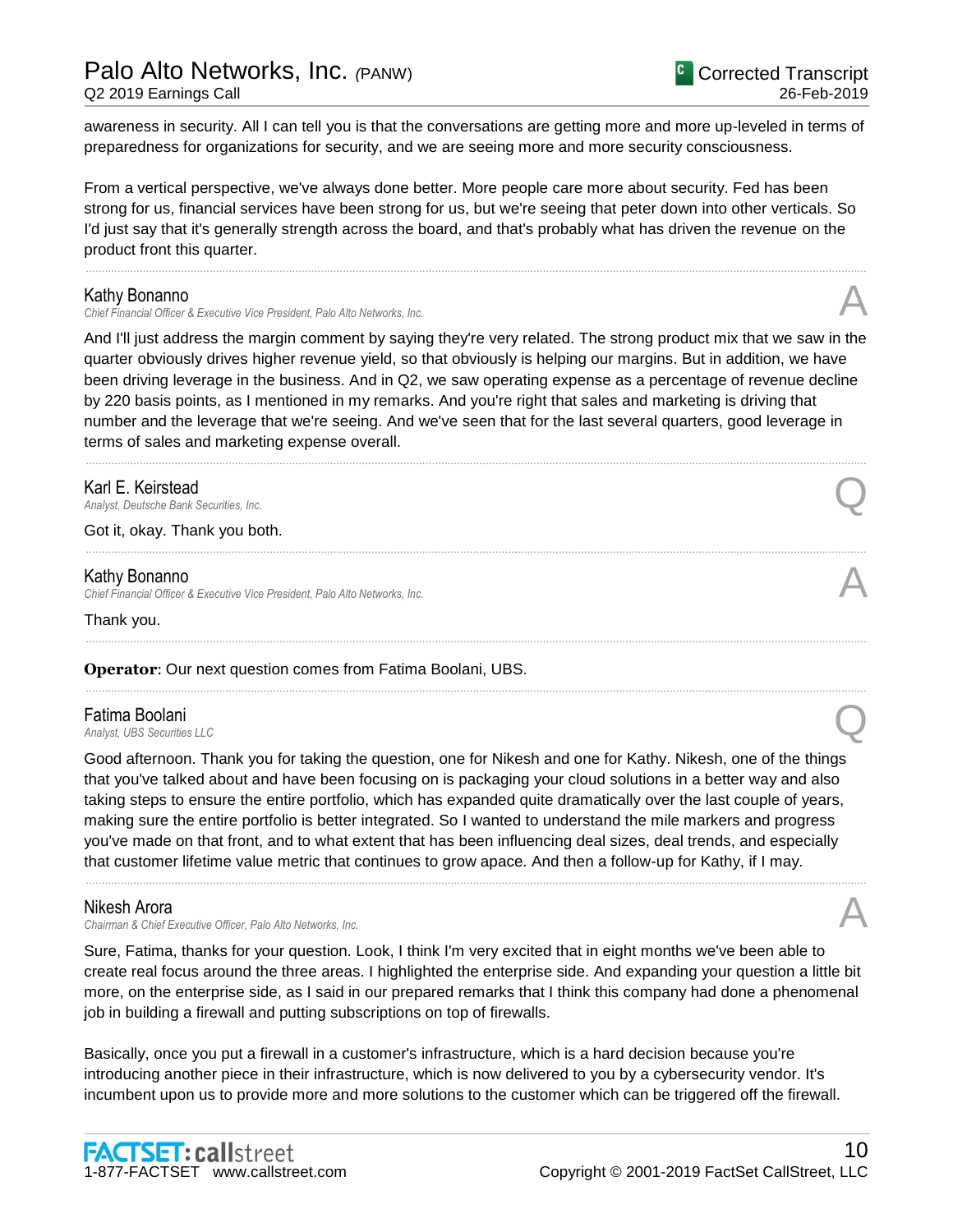And I think the product team really rallied in the last eight months and we've built our first attached subscription after 2011 in our DNS Security service. And the team is really charged about building more capability to our firewalls. We have 60,000 customers of our firewall.

So the ability to take that to our customers and say look, you don't need another appliance in your infrastructure, you don't need another solution. It all works off of Palo Alto Networks pane, management pane, and we'll give you more and more capability from the firewalls you do deploy, and that for me is very exciting. So that's a point of integration and mile marker, like you called it, for integration for us on the enterprise side.

On the cloud side, we're slowly and steadily working towards better integration. We're excited about our RedLock progress. We're excited of our GPCS progress, as I highlighted. These are big wins for us, and the team is getting more and more excited. We're deploying more people across the regions to make sure we have the capability and the ability to go compete with the people out there offering these solutions. You can expect us to provide more proof-points about integration in further quarters. We don't have anything to announce on the cloud side yet.

I think we just announced Cortex this morning. I think the marketing team has done a phenomenal job. The product team has done a phenomenal job in deploying Application Framework 2.0. That was off last quarter what will be the proof-point of us being able to show true integration across multiple data points, and Cortex XDR is that. It is the only service in the industry which have planned endpoint, cloud, and network data as a point of integration. So we believe we are making tremendous progress towards our aspirations to provide more integrated services, and you can expect us to do more and more of that.

......................................................................................................................................................................................................................................................

Fatima Boolani<br>Analyst, UBS Securities LLC **Fatima Boolani**<br>Analyst, UBS Securities LLC

That super-helpful. And, Kathy, maybe a question for you on gross margin, certainly a little better than we were looking for. I just wanted to understand how you've been navigating some of the supply chain constraints as a consequence of the tariffs. And how much longer should we expect that headwind to persist? And at the same time as the cloud solution build-out and you probably have greater scale, how should we think about impacting – how we should think about those investments impacting gross margins as well? And that's it for me, thank you.

......................................................................................................................................................................................................................................................

### Kathy Bonanno

*Chief Financial Officer & Executive Vice President, Palo Alto Networks, Inc.* A

Sure. So in terms of our gross margin improvement during the quarter, we've said that with the new products that we introduced now almost two years ago, we've made a concerted effort to ensure that we're able to improve the margins on those products over time, and we've definitely been able to do that. And so we've seen some improvement in that product gross margin over time.

We also have seen some improvement in terms of just memory pricing, which we talked about. Memory pricing seems to be stabilizing now. We do still have some issues in terms of more commoditized parts being more expensive than they have been in the past. But overall, we indicated an impact of \$0.01 to \$0.02 in this quarter due to the tariff. So it's kind of a mixed bag, we're seeing some improvements and we also have the negative influences. Overall, we did see an increase of about 30 basis points year over year, which obviously we're very pleased about given the current environment.

In terms of cloud investments and where we see that going, obviously, you've also seen some declines in our services margin, as we have been investing in those businesses. We think that there's a lot of potential for us to build really big nicely sized businesses in the cloud, and there's a great opportunity for us. So we're definitely investing in those areas in order to ensure that we can capture the market opportunity.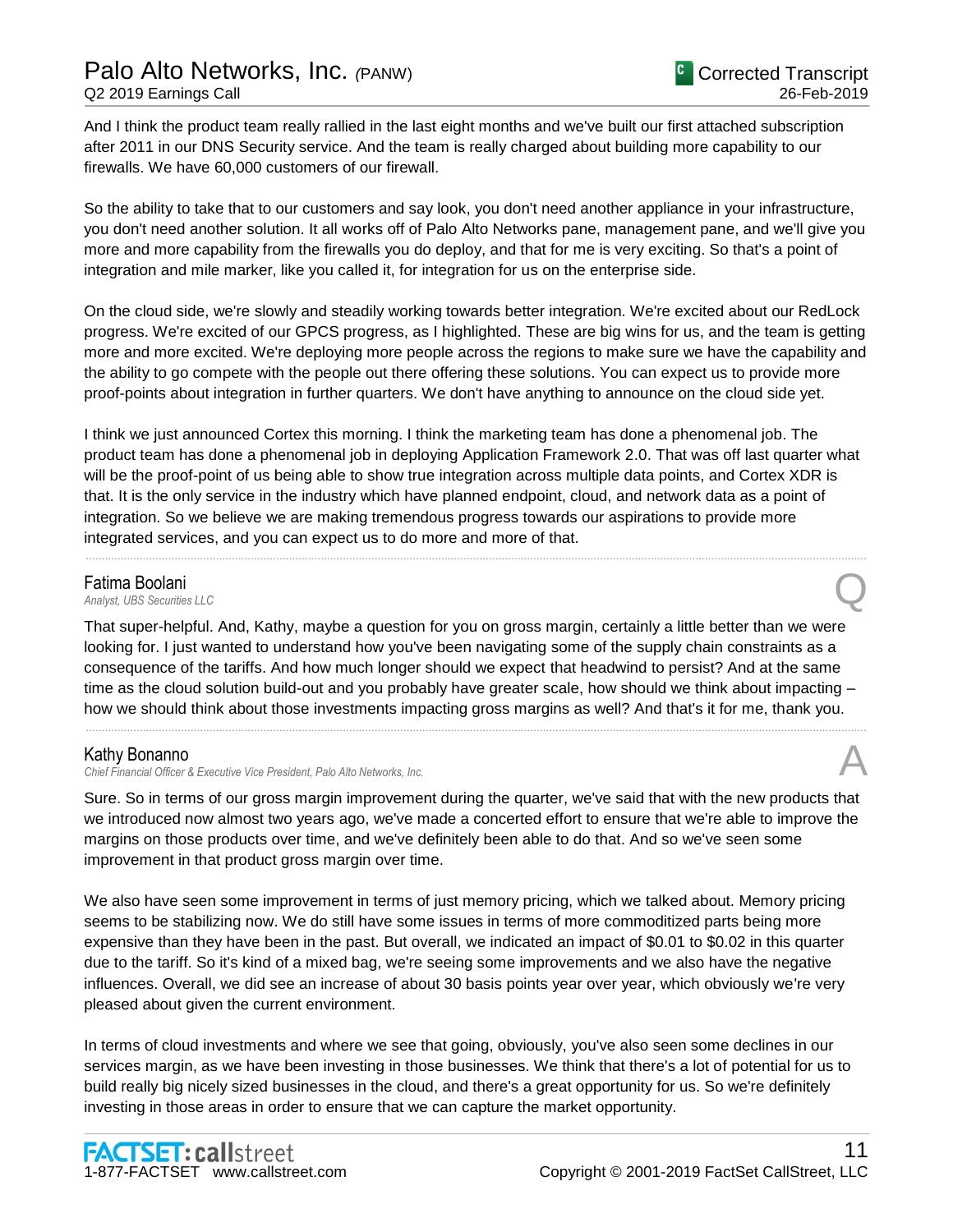### Fatima Boolani

**Fatima Boolani**<br>Analyst, UBS Securities LLC

Very clear, thank you so much.

**Operator**: The next question comes from John DiFucci, Jefferies.

## **John DiFucci**<br>Analyst, Jefferies LLC

*Analyst, Jefferies LLC* Q

Thank you. My first question is actually for Lee. So, Lee, I think you mentioned or it might have been Nikesh on the last call that the new telco class appliance you're coming out with, I assume that's the PA-7000. I guess, if you could, just let us know if that's right. Or is that replacing other products? And I guess if it is, then should we expect further launches to address this market, a market you really haven't been in very much in the past?

......................................................................................................................................................................................................................................................

......................................................................................................................................................................................................................................................

......................................................................................................................................................................................................................................................

Lee Klarich<br>Chief Product Officer, Palo Alto Networks, Inc. Lee Klarich<br>Chief Product Officer, Palo Alto Networks, Inc.

Good question, so let me just start by clarifying. The PA-7000 Series and specifically the new modules that were introduced and launched as part of the 9.0 release earlier this month, that is the basis for the K2-Series. But the K2-Series is an optimized hardware platform targeted for service providers and specifically the mobile networks as we see those transitioning from 4G to 5G, and then with 5G, the advent of much broader IoT and in particular high-value and sensitive IoT devices coming onto those that need security. So they are related, but they are different offerings.

Relative to service provider overall, we have been in this space, in this market selling to service providers. We have seen success across different parts of the portfolio. The K2-Series though is the first time we've designed and built a product specifically for that market to really go capture the specialized opportunity that exists there.

......................................................................................................................................................................................................................................................

......................................................................................................................................................................................................................................................

......................................................................................................................................................................................................................................................

### **John DiFucci**<br>Analyst, Jefferies LLC *Analyst, Jefferies LLC* Q

And we're still waiting on the K2-Series. Is that correct?

### Lee Klarich

Lee Klarich<br>Chief Product Officer, Palo Alto Networks, Inc.

No, the K2-Series is now available as of earlier this month.

### **John DiFucci**<br>Analyst, Jefferies LLC *Analyst, Jefferies LLC* Q

Okay, perfect. Thank you. And, Kathy, just a clarification, the results were strong across all revenue categories, but especially in the product areas. I just want to make sure we understand it correctly. Is all the attached subscriptions something that I think both you and Nikesh talked about in your prepared remarks, is all of that in the subscription line, or is there any of that in the license line due to ASC 606 in the way on-premise subscription is treated under that standard?

......................................................................................................................................................................................................................................................

### Kathy Bonanno

*Chief Financial Officer & Executive Vice President, Palo Alto Networks, Inc.* A

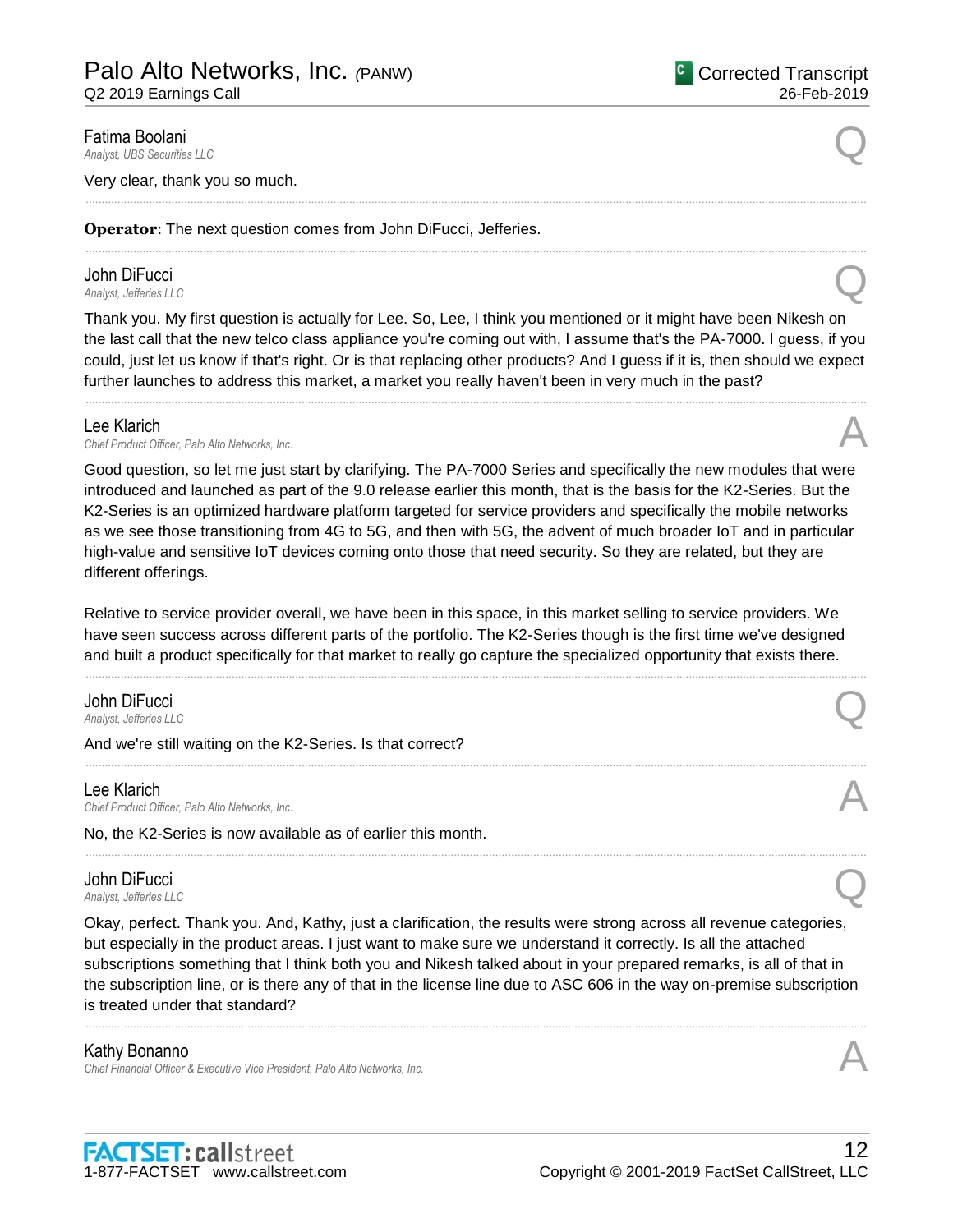A portion of the VM-Series, which we talked about and when we talked at the beginning of Q1 regarding ASC 606, a portion of our VM-Series is recognized up front in that category.

### ...................................................................................................................................................................................................................................................... John DiFucci *Analyst, Jefferies LLC* Q Okay, so it's in that line item on the income statement, in the license line? ...................................................................................................................................................................................................................................................... Kathy Bonanno *Chief Financial Officer & Executive Vice President, Palo Alto Networks, Inc.* A That's correct. That's correct. ...................................................................................................................................................................................................................................................... John DiFucci *Analyst, Jefferies LLC* Q Okay. Was there any shift? Is there a continuing shift to more subscription or more what would be that kind of revenue, on-premise subscription, or do you have it all on the license line? ......................................................................................................................................................................................................................................................

### Kathy Bonanno

*Chief Financial Officer & Executive Vice President, Palo Alto Networks, Inc.* A

No, in terms of what is driving the growth there, that's really not a driver of the growth, not a significant driver of the growth in any respect. Obviously, we've made the adjustment both in this year's recognition of VM-Series and last year's recognition of VM-Series. And while we're seeing growth there, obviously it's not as big a portion of our business as the rest of our product revenues are. And so the real impact is what we're seeing in terms of the rest of the product category.

......................................................................................................................................................................................................................................................

......................................................................................................................................................................................................................................................

......................................................................................................................................................................................................................................................

......................................................................................................................................................................................................................................................

# *Analyst, Jefferies LLC* Q

**John DiFucci**<br>Analyst, Jefferies LLC

Perfect, thank you very much. That's very clear.

### Kathy Bonanno

*Chief Financial Officer & Executive Vice President, Palo Alto Networks, Inc.* A

Yes.

**Operator**: [Operator Instructions] Our next question comes from Gur Talpaz, Stifel.

### Gur Yehudah Talpaz *Analyst, Stifel, Nicolaus & Co., Inc.* Q

Thanks for taking my question and congrats on the results, a few product-centric questions here. One, how should we think about the efforts around XDR and Cortex in conjunction with your vision for Demisto and the App Framework? And ultimately speaking, how intertwined are these initiatives?

......................................................................................................................................................................................................................................................

### Nikesh Arora

*Chairman & Chief Executive Officer, Palo Alto Networks, Inc.* A

Let me give you an overview and then perhaps Lee can jump in with the real answers. Look, for us Cortex is a big deal. We've spent a lot of time in making sure we get the underlying platform right. And we think by deploying it on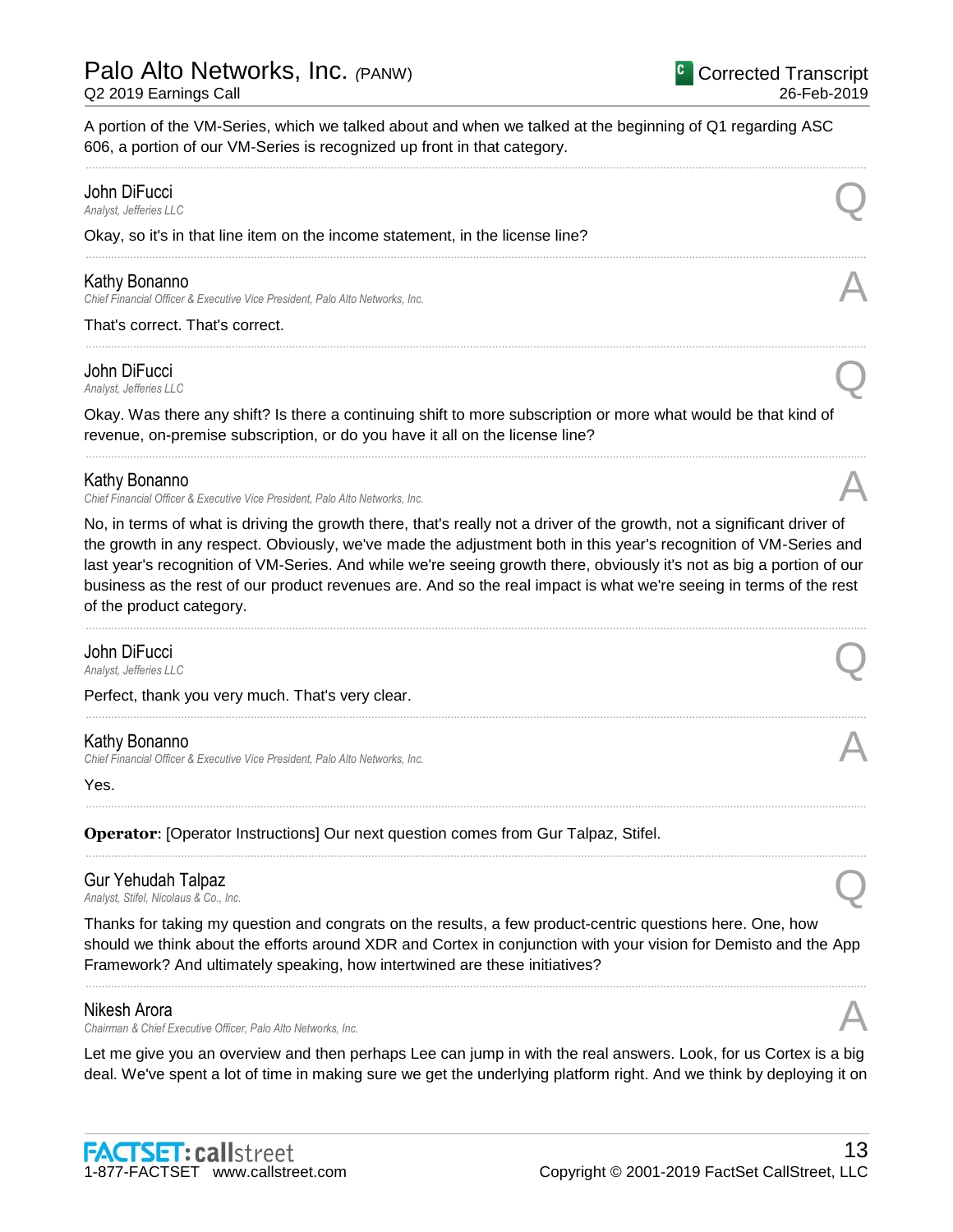the public cloud and using the features that come where you can handle massive amounts of data and being able to leverage the native AI tools, and that is very useful.

I think XDR is very critical. I think XDR is a service which there's a whole bunch of startups out there trying to provide that kind of service. I think it's different when we deploy that service where you can leverage the data you collect from Palo Alto firewalls and from Traps and from our cloud security sensors. Actually there are many customers who deployed all three from us. So we have the opportunity to go to them and say look, you already have them. Here's a real tool that can help in your SOC see a whole bunch of stuff that was not available in the past.

I think Demisto was something that I think you and I haven't talked about this and we haven't talked much about it because I wasn't going to talk to you about until we figured out we wanted it. But I think when we went out to our customers, the customers' big challenge is I've got so many cybersecurity solutions, I'm getting 3 to 10 times more alerts than I was getting two to five years ago, and I'm going to have to hire more and more analysts to figure out how to solve the alerts. So this cannot be a punitive damage. The more secure I want to feel, the more products I need to deploy, the more people I have to hire to solve the alerts that you guys send me.

So we realized that there is a crescendo where people are saying I need more help solving these alerts than going out and generating. I think Demisto fits squarely in that sore spot in the industry, no pun intended. And one other opportunity we have is to be able to take that and leverage that across the entire Application Framework, where we can leverage that across data from not just Palo Alto Networks, but other vendors, and Demisto has already mastered that art.

......................................................................................................................................................................................................................................................

### Lee Klarich

Lee Klarich<br>Chief Product Officer, Palo Alto Networks, Inc.

Just to piggyback on top of what Nikesh said, I think one of the ways to think about this is we do want to actually encourage customers to have more alerts, like more data is always a good thing, but only if for the majority of that we can automatically deal with that. And that is where Demisto will fit in as that automated playbooks and analytics to deal with the large volume of alerts coming in.

And then XDR provides that ability to stitch together data from different sources, really understand it, and proactively present it to the SOC analysts for the more sophisticated attacks, where you actually need an analyst to spend some time understanding it, investigating it, and initiating responses. So they do work very hand-in-hand in terms of how a SOC analyst would think of the capabilities.

......................................................................................................................................................................................................................................................

### Gur Yehudah Talpaz *Analyst, Stifel, Nicolaus & Co., Inc.* Q

That's actually really helpful. And then, Nikesh, you talked about a strong customer response for Demisto. But I want to know if you had a chance to talk with any integrated vendors yet, and if you've gotten any response yet from those that have worked directly with Demisto in the past and how they viewed the integration and acquisition going forward.

......................................................................................................................................................................................................................................................

### Nikesh Arora

*Chairman & Chief Executive Officer, Palo Alto Networks, Inc.* A

We haven't had that opportunity. I think it's fair to understand that the biggest role in this process belongs to the customer because Demisto is deploying in a customer's infrastructure with their explicit permission to be able to access the data from the customer and remediate back into their infrastructure. And they built the product on the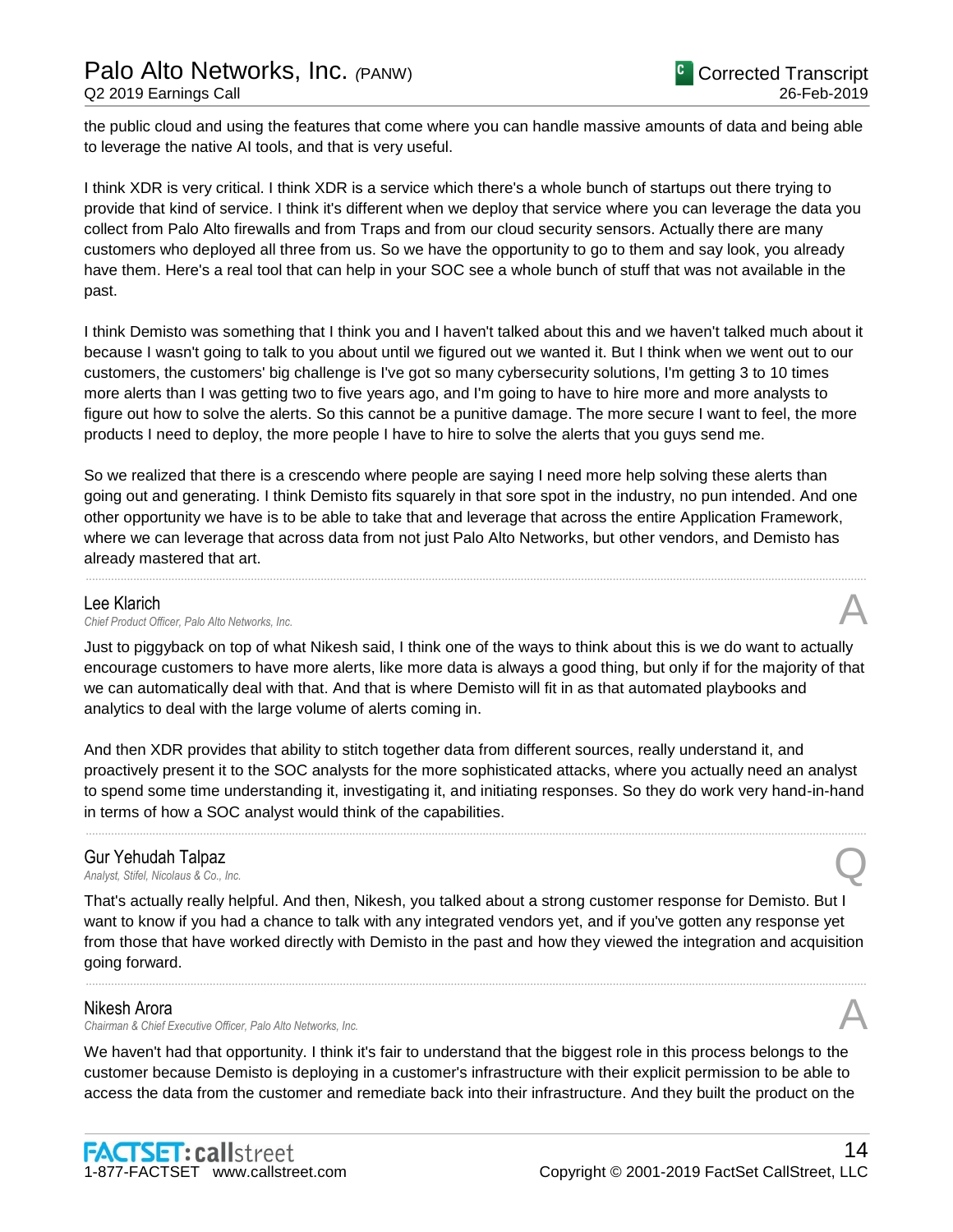back of open connectors that are available from every vendor out there. So there is no proprietary connectivity that Demisto leverages that is going to change by the acquisition, if that's where your question is headed. In addition, Demisto will also have access to a lot of Palo Alto data, which is just impossible for us to deploy anywhere else but in Cortex.

......................................................................................................................................................................................................................................................

......................................................................................................................................................................................................................................................

......................................................................................................................................................................................................................................................

# *Analyst, Stifel, Nicolaus & Co., Inc.* Q

**Gur Yehudah Talpaz**<br>Analyst, Stifel, Nicolaus & Co., Inc.

That's helpful. Thank you.

**Operator**: Your next question comes from Gabriela Borges, Goldman Sachs.

### Gabriela Borges

**Gabriela Borges**<br>Analyst, Goldman Sachs & Co. LLC

Good afternoon, thank you. Nikesh, I was hoping you could expand a little bit on the monetization opportunities around XDR. We talked about monetization with the Application Framework more broadly, maybe just specifically on XDR. And the decision to include Traps within the broader bundle, just some puts and takes on how you thought about that. Thank you.

......................................................................................................................................................................................................................................................

### Nikesh Arora

*Chairman & Chief Executive Officer, Palo Alto Networks, Inc.* A

Sure, thank you. Look, again, I'm going to give you a little overview, and Lee will jump in hopefully. From an XDR perspective, I think our thesis going into it was the thesis of integration, and this is something the company had already been working on for a while with the acquisitions of Secdo and LightCyber. We needed to figure out how to take all this data and provide it consistently in one way as opposed to deploying more and more tools against the infrastructure. So XDR for us is very, very important because it is actually the first critical application from our end which integrates data from all the three sensors that I mentioned. So it's very important as we get into the SOC business.

And also part of the observation we've had is that as more and more sophisticated tools get developed, it becomes impossible for customers to train their SOC analysts across multiple tools. So if you noticed, I mentioned this but I want to highlight it that we've actually partnered with five partners who are going to help us manage this as it gets deployed in the SOC because we believe the true leverage is from being able to fully utilize the product across all the data that we've collected or we will be collecting for XDR.

In terms of the Traps decision, I think if you look at the endpoint industry, and I stated at it hard over the last eight months, there are a lot of vendors and there are a lot of vendors who used to do a certain set of features. There are new vendors who do a certain set of new features. And we've sat and thought about how we could make sure that Traps over time becomes the ubiquitous endpoint agent in the market.

And we realized that endpoint protection in its most advanced form should become table stakes. Every customer should have it. But the endpoint agent has in my mind at least two major features. One is to provide protection at the endpoint, but as importantly is to provide data to be able to go back into a cloud database, if you will, which allows them both to leverage it across other security solutions, but also be able to send behavior and trend data back to the endpoint.

So we thought bundling Traps and XDR would be the right outcome. And because we want ubiquity on Traps, we want to make sure that's available free to our customers, they can deploy it. And as you probably know,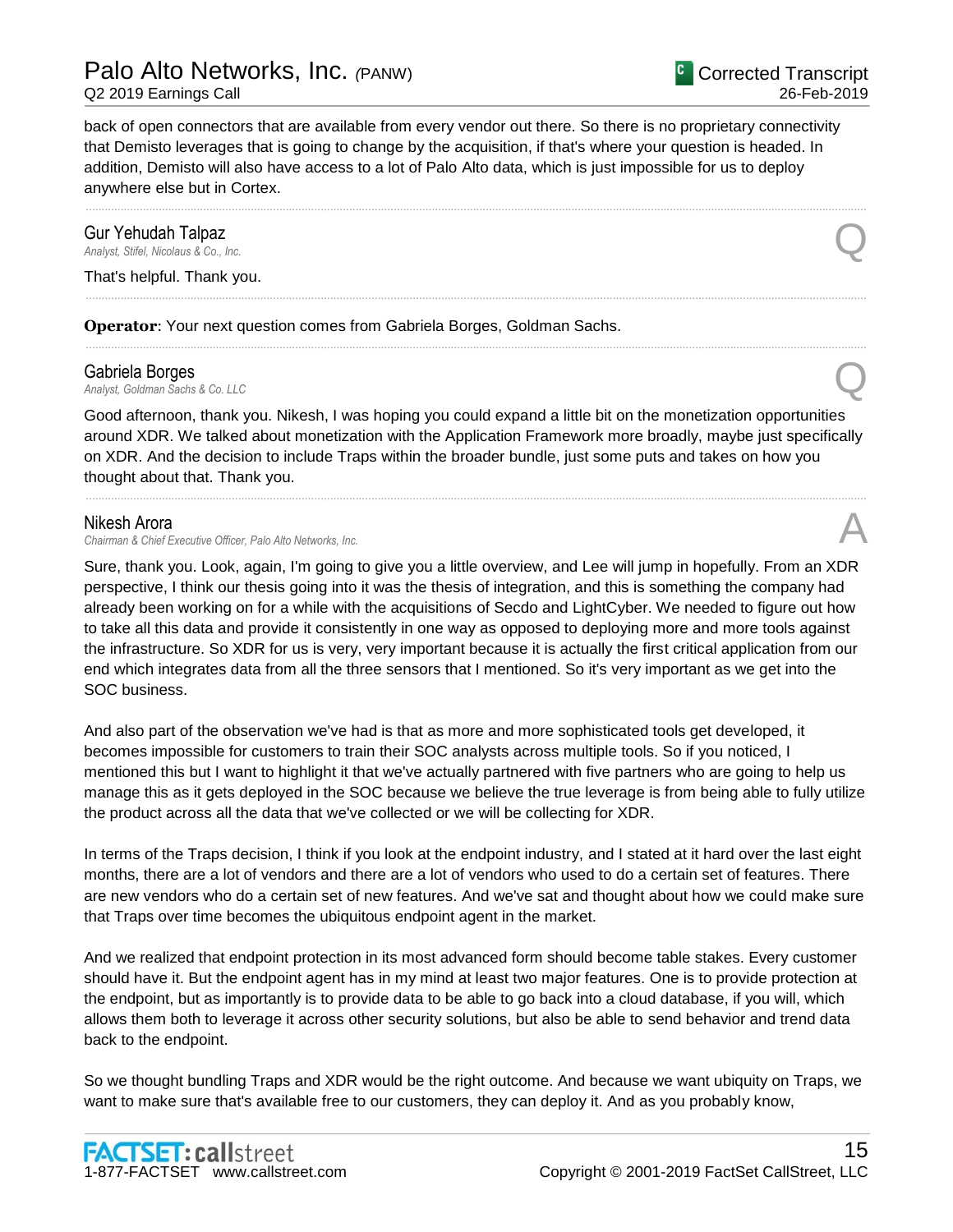customers have multiple endpoint agents running in their infrastructure. They're not required to replace anything. This is just a free product that they can deploy, which allows us to leverage XDR more effectively for that customer. Lee thinks I – he has coached me well and he's giving me a thumbs up, which means he doesn't have anything.

......................................................................................................................................................................................................................................................

**Gabriela Borges**<br>Analyst, Goldman Sachs & Co. LLC **Gabriela Borges**<br>Analyst, Goldman Sachs & Co. LLC

And the follow-up is for Lee. I think he might know the answer to this. When you look at your customer base on next-gen firewall, do you have a sense for to what extent your customers have standardized on Palo Alto deployments for the firewall versus maybe a still dual-sourcing or have multiple firewall vendors? Can some of the new policy rules in the features that you have in 9.0 help with that standardization effort?

......................................................................................................................................................................................................................................................

### Lee Klarich

Lee Klarich<br>Chief Product Officer, Palo Alto Networks, Inc.

Yes, that's a great question. The high-level answer is obviously going to be it depends. It depends on a number of things such as how large the customer is, when they initially became a customer of Palo Alto Networks, and where they are in that journey.

We see certainly with a lot of our customers, they often will initially purchase for a particular project, deploy, gain success out of that, and then use that success to leverage across other parts of their infrastructure over time. Obviously, we try to accelerate that in capabilities like the Policy Optimizer actually allows us to help accelerate that by moving them more quickly into the kind of security policies we think and they think are better, both from a security perspective as well as a ease-of-operation perspective.

The second aspect to that is the more they are able to see the value and consume the value of additional subscription services on top of that, whether that's a threat prevention subscription, WildFire, PAN-DB, URL filtering, GlobalProtect, or now with 9.0 the DNS Security service, the more value they see out of using us as their primary firewall and infrastructure, which also then often drives broader consumption and usage. And so it is a journey, but what we see both in terms of utilization as well as footprint does continue to expand.

......................................................................................................................................................................................................................................................

......................................................................................................................................................................................................................................................

......................................................................................................................................................................................................................................................

......................................................................................................................................................................................................................................................

### Gabriela Borges

**Gabriela Borges**<br>Analyst, Goldman Sachs & Co. LLC

### Thank you.

Kathy Bonanno *Chief Financial Officer & Executive Vice President, Palo Alto Networks, Inc.* A

Thank you.

**Operator**: Our next question comes from Sterling Auty, JPMorgan.

### Sterling Auty

**Sterling Auty**<br>Analyst, JPMorgan Securities LLC

Hi. I'm curious how you guys think about the need for product growth moving forward within the overall growth of total revenue. You started as a razor-and-razorblade model. Now you have a substantial amount of non-attached subscription. So how fast does product have to grow moving forward for you to deliver on your growth goals?

......................................................................................................................................................................................................................................................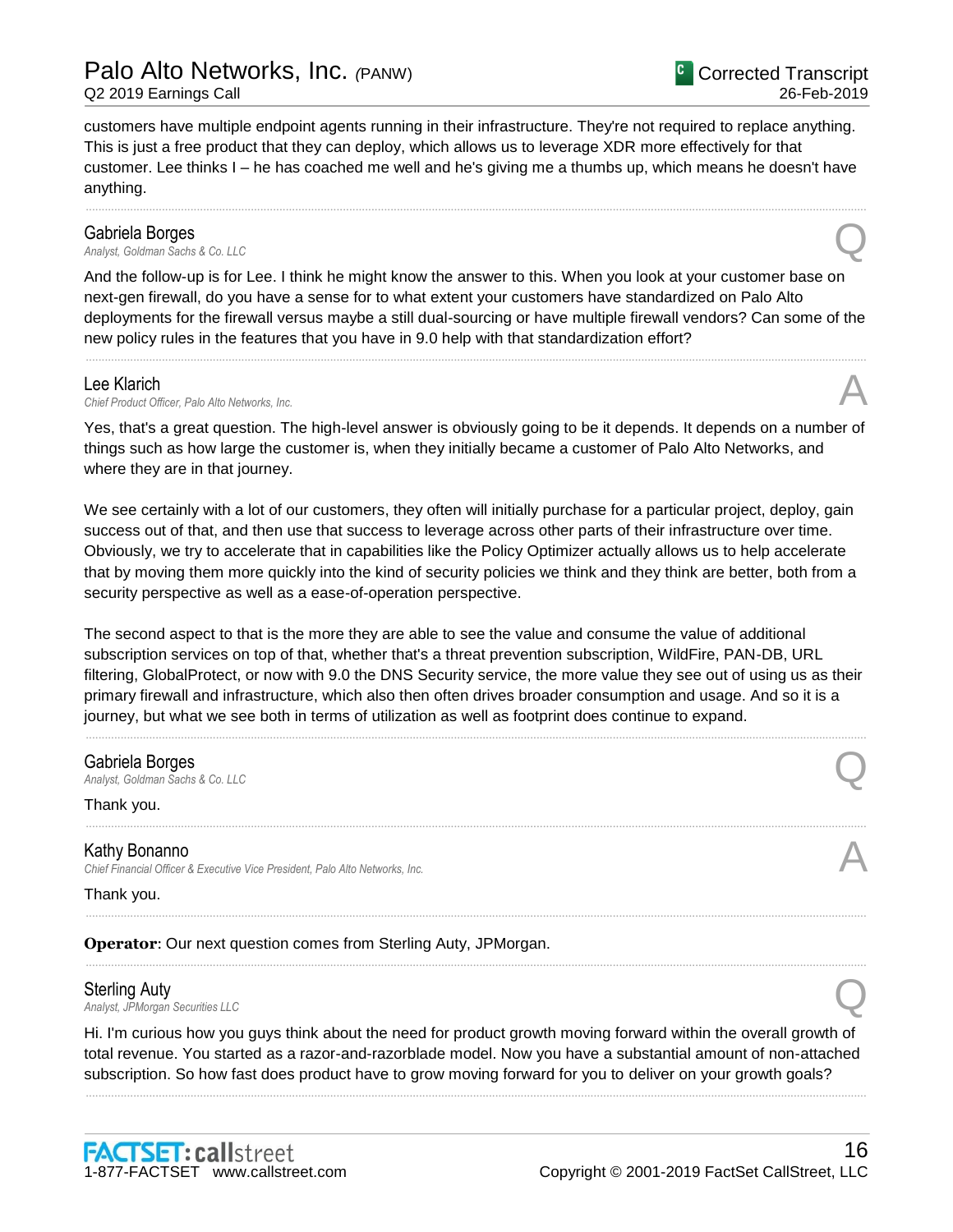### Nikesh Arora

*Chairman & Chief Executive Officer, Palo Alto Networks, Inc.* A

That's a good question. I think, look, we like more and more customers to deploy our firewall. So from that perspective, yes, we'd like to see product growth. But we want to see both depth and breadth, and that's why we're embarked on a rejuvenation on our subscription services because we believe that the firewall can offer multiple subscriptions to our customers, and where we found good success and update every time we've deployed a new subscription. And we just want to increase the intensity of those subscriptions because today there are still many point products that are being deployed in the infrastructure.

So we see the firewall not just, as I said, like as an in-line firewall that protects you, but we also see that as a platform to be able to deploy more and more services where the customers don't need to deploy more things. So for our growth plan, it is important for us to get both depth and breadth on the product side.

......................................................................................................................................................................................................................................................

**Sterling Auty**<br>Analyst, JPMorgan Securities LLC **Sterling Auty**<br>Analyst, JPMorgan Securities LLC

That makes sense, and then one follow-up. On Demisto, you gave us a sense of the aspirations on the billings front. But how does the contract structure look, and how do we think about the billings flowing into revenue?

......................................................................................................................................................................................................................................................

......................................................................................................................................................................................................................................................

### Nikesh Arora

*Chairman & Chief Executive Officer, Palo Alto Networks, Inc.* A

Kathy, did you want to not answer that?

### Kathy Bonanno

*Chief Financial Officer & Executive Vice President, Palo Alto Networks, Inc.* A

Demisto operates with a ratable model for the most part. And so we would expect a ratable revenue model with the Demisto acquisition. Does that answer your question, Sterling?

......................................................................................................................................................................................................................................................

**Sterling Auty**<br>Analyst, JPMorgan Securities LLC **Sterling Auty**<br>Analyst, JPMorgan Securities LLC

Sort of. So in other words, we should expect the revenue contribution initially to be small, but for it to layer in. So in that four-quarter look, the second half should be substantially bigger than the first half, or is that the wrong way to look at it?

......................................................................................................................................................................................................................................................

### Kathy Bonanno

*Chief Financial Officer & Executive Vice President, Palo Alto Networks, Inc.* A

I think you're on the right track that revenue does lag in terms of – revenue does lag bookings in a ratable revenue model. So you've got that correct. ......................................................................................................................................................................................................................................................

......................................................................................................................................................................................................................................................

......................................................................................................................................................................................................................................................

Sterling Auty **Sterling Auty**<br>Analyst, JPMorgan Securities LLC

Okay, thank you.

**Operator**: Our next question comes from Keith Weiss, Morgan Stanley.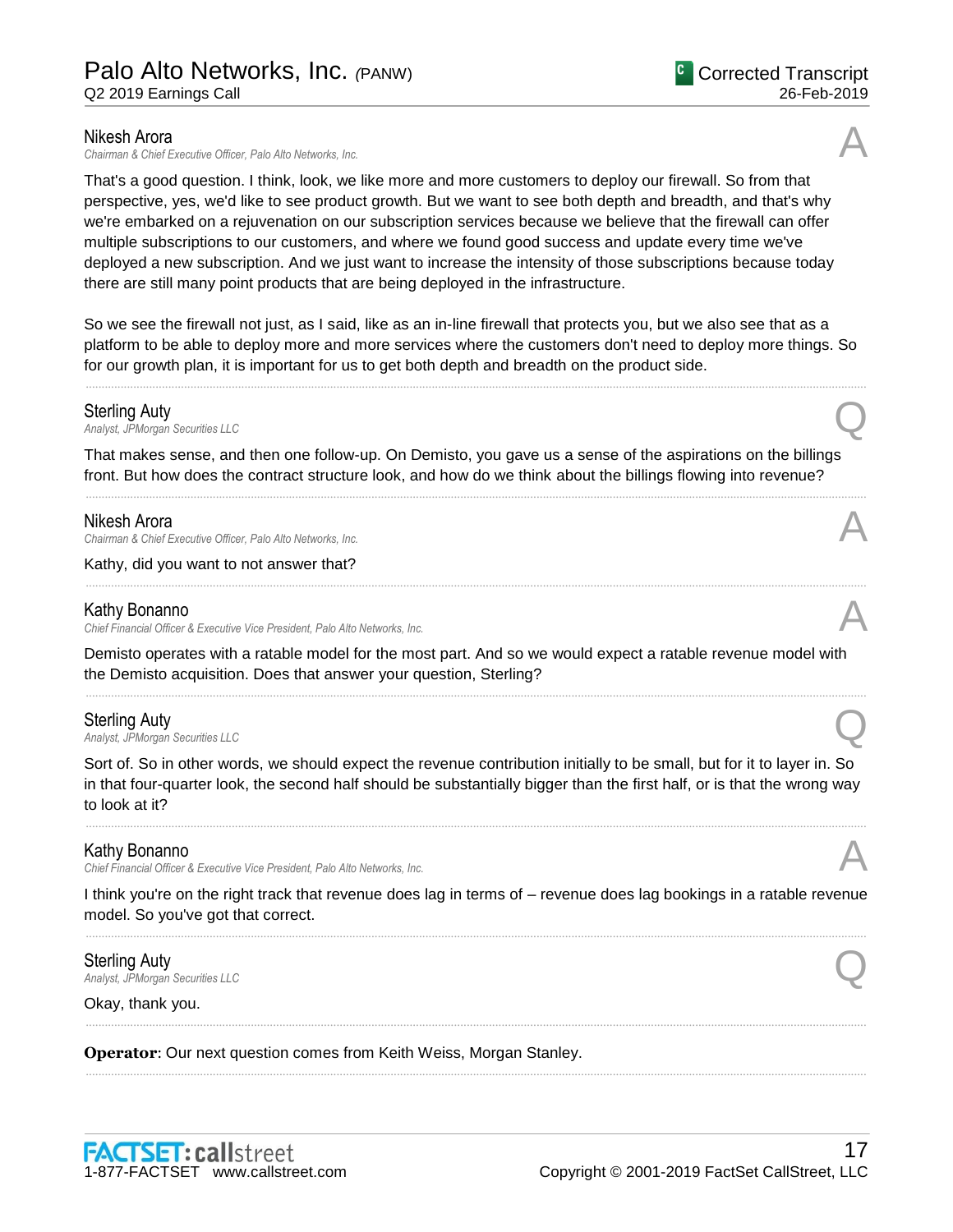### Hamza Fodderwala

*Analyst, Morgan Stanley & Co. LLC* Q

Hi, this is Hamza Fodderwala in for Keith Weiss, just a couple quick questions from my end. Looking at the fiscal Q3 guidance and it implies a slight sequential downtick in revenue versus Q2, which is unlike what we've seen in the past. So to what extent is that caution related to the macro environment, whether it be tariffs or spillover effects from the federal government shutdown, or just typical conservatism in your forward guidance?

......................................................................................................................................................................................................................................................

### Kathy Bonanno

*Chief Financial Officer & Executive Vice President, Palo Alto Networks, Inc.* A

Look, I wouldn't read any sort of macro comment into our guidance. We're guiding a very respectable 23% to 25% year-over-year revenue growth range on a pretty tough compare last year. So we feel very comfortable with where we are in terms of our guidance.

......................................................................................................................................................................................................................................................

### Hamza Fodderwala *Analyst, Morgan Stanley & Co. LLC*<br>*Analyst, Morgan Stanley & Co. LLC*

Got it, and just a follow-up question on free cash flow margin. You mentioned 36% free cash flow margin roughly for the full year. Does that include the one-time payments, or does that exclude that? ......................................................................................................................................................................................................................................................

### Kathy Bonanno

*Chief Financial Officer & Executive Vice President, Palo Alto Networks, Inc.* A

So the 36% full-year free cash flow margin that we guided to includes the adjustments. That's an adjusted free cash flow margin.

......................................................................................................................................................................................................................................................

......................................................................................................................................................................................................................................................

......................................................................................................................................................................................................................................................

......................................................................................................................................................................................................................................................

### Hamza Fodderwala *Analyst, Morgan Stanley & Co. LLC* Q

Okay, thank you.

### Kathy Bonanno

*Chief Financial Officer & Executive Vice President, Palo Alto Networks, Inc.* A

Yeah.

**Operator**: Our next question comes from Shaul Eyal, Oppenheimer & Company.

### Shaul Eyal

*Analyst, Oppenheimer & Co., Inc.* Q

Thank you. Good afternoon, guys. Congrats on the strong results and outlook. Nikesh or Kathy, I think this quarter has shown the strongest level of growth in EMEA I think at around 38% year over year. What's driving this ongoing improvement? Is that the work you've been doing with the biggest distributors? Is it demand trends? Help us understand. Thank you.

......................................................................................................................................................................................................................................................

### Nikesh Arora

*Chairman & Chief Executive Officer, Palo Alto Networks, Inc.* A

I think generally speaking that as Palo Alto Networks as a company has grown and we've expanded globally, we've spent a lot more time making sure we have robust teams in every country in Europe. We have very strong

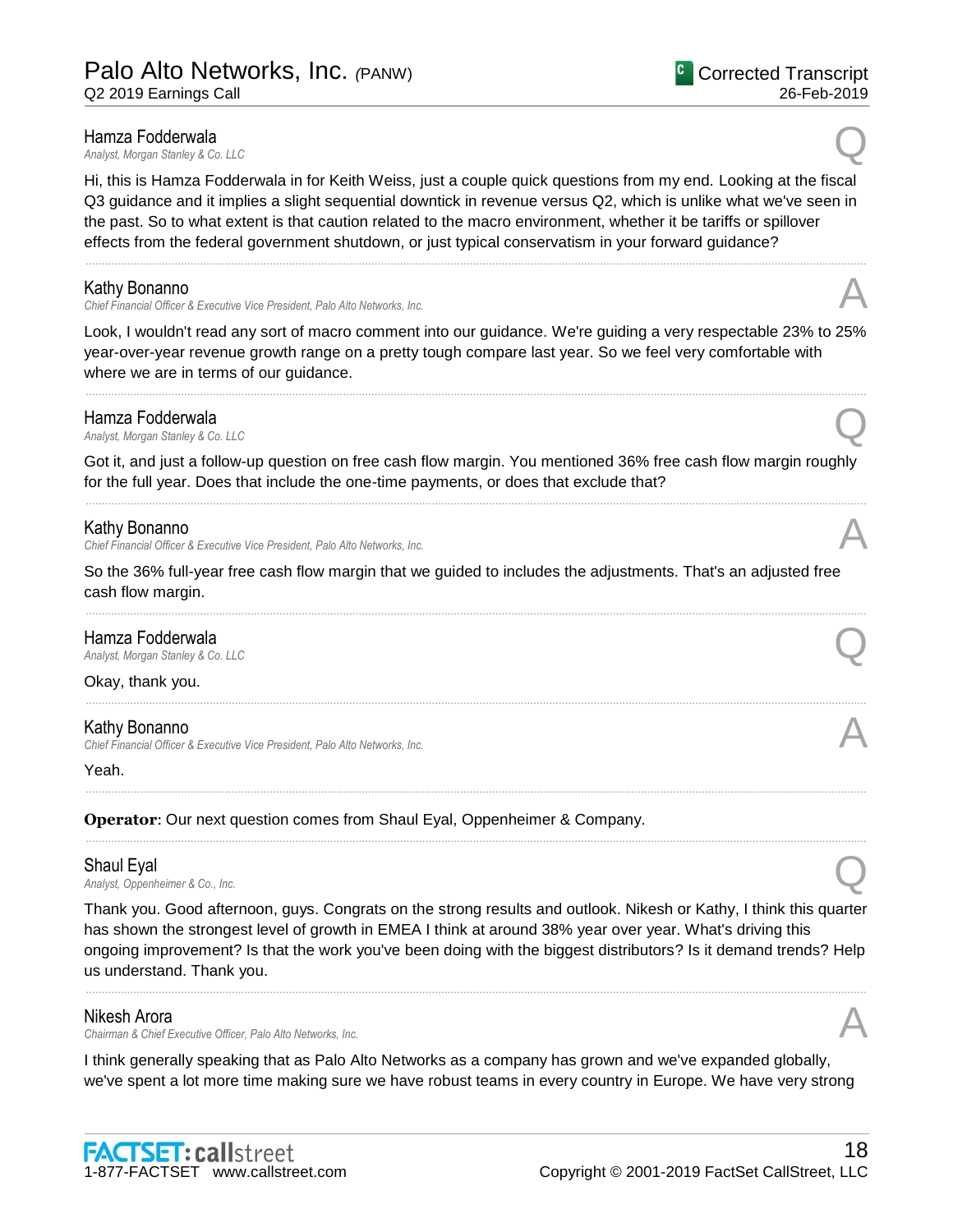leadership there. I think it's just – in my mind it's really getting out there in front of customers and presenting our solutions and penetrating the market. So it's just good execution on the part of our EMEA team.

And all I can say is from prior experience, a U.S.-based company is very focused in U.S. right at the start. Over time it's trying to expand globally, and we have a lot more room we think in our international markets. And we're going to be continuing to focus on execution not just in the U.S., but in EMEA, as we shown and various parts of Asia-Pacific and Latin America.

......................................................................................................................................................................................................................................................

### Shaul Eyal

*Analyst, Oppenheimer & Co., Inc.* Q

That's fair enough, and a follow-up if I may. Linearity trends if I'm looking at the past few quarters seem to be slightly improving, not as back-end loaded as prior ones. I'm just looking for some color if possible on that specific point. Thank you for that.

......................................................................................................................................................................................................................................................

### Kathy Bonanno

*Chief Financial Officer & Executive Vice President, Palo Alto Networks, Inc.* A

Our linearity in terms of when our bookings come in has remained fairly consistent over time. We do see, depending on the quarter, for example, in the quarter just ended December, obviously it's a year-end month. And so we see different linearity in the quarter than we do in other quarters, but that's been very consistent over time.

......................................................................................................................................................................................................................................................

......................................................................................................................................................................................................................................................

......................................................................................................................................................................................................................................................

......................................................................................................................................................................................................................................................

......................................................................................................................................................................................................................................................

### Shaul Eyal

*Analyst, Oppenheimer & Co., Inc.* Q

Got it, thank you.

### Kathy Bonanno

*Chief Financial Officer & Executive Vice President, Palo Alto Networks, Inc.* A

So I wouldn't really call out anything particularly new or different there.

### Shaul Eyal *Analyst, Oppenheimer & Co., Inc.* Q

Okay, thank you for that.

**Operator**: Our next question comes from Philip Winslow, Wells Fargo.

### Philip Winslow

*Analyst, Wells Fargo Securities LLC* Q

Hey. Thanks, guys, for taking my question. On the site with the launch this morning, you said you had 60,000 enterprise customers. And if I just look at that versus the end of the year, it's up about, call it 6,000, which is actually ahead of where you were through the first half of fiscal 2018. So obviously you continue to add net new customers at a very healthy pace.

When you start to think about forward guidance, even just medium-term planning, how are you thinking about prioritization of go-to-market between upsell of obviously what is a growing product portfolio in the existing installed base versus continuing to land new customers?

......................................................................................................................................................................................................................................................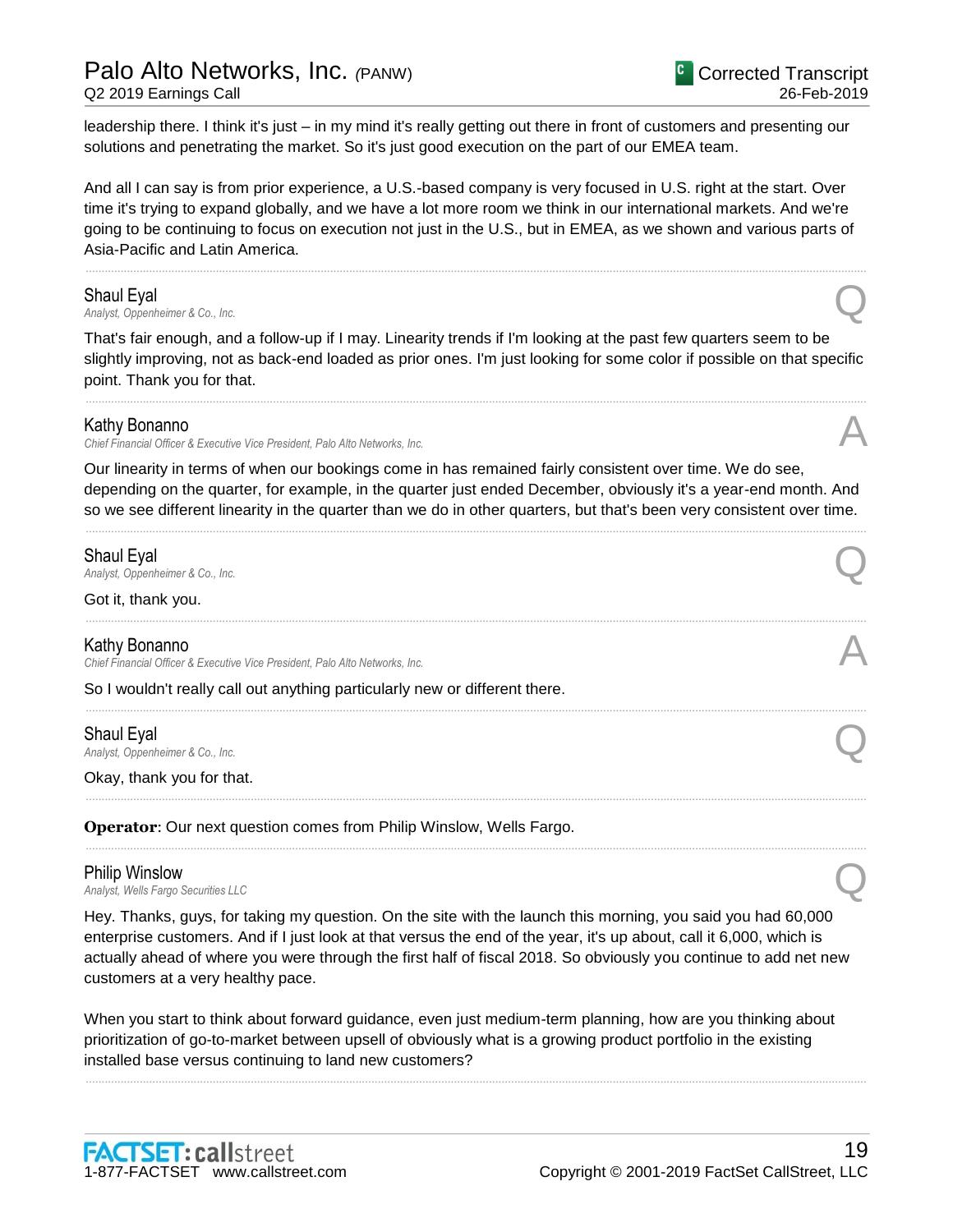### Nikesh Arora

*Chairman & Chief Executive Officer, Palo Alto Networks, Inc.* A

I think part of the challenge we've given to the sales team is we've got to be able to walk and chew gum at the same time, so we're going to have to do a bit of both. I think to be able to sustain the growth aspirations we have, you have to go out and expand in our existing base. We also have to be able to land new customers because we have a lot of new products that we're trying to deploy, which will be deployed both in our existing customers and newer customers. So maybe more receptive to our new products which we are deploying in the cloud space, in the Cortex space. We really are trying to focus on both ends.

The opportunity to go to existing customers and sell them existing product, new product of course is great because they are already have experienced our products, have deployed them, and have the training and the experience on the products, but we're challenging our teams to try and do a bit of both.

......................................................................................................................................................................................................................................................

### Philip Winslow

*Analyst, Wells Fargo Securities LLC* Q

Got it. And then just to follow up on that in terms of obviously the healthy net new customer adds, any changes that you're seeing in those deals in terms of just win rates versus the competition, your pricing in those deals, et cetera, just any color on that would be great.

......................................................................................................................................................................................................................................................

### Nikesh Arora

*Chairman & Chief Executive Officer, Palo Alto Networks, Inc.* A

Our win rates haven't changed substantially over the last 12 months or the last eight months at least since I've been here. I think it's been pretty consistent across the board. We are seeing better traction obviously in some of our newer products which we haven't seen in the past. Hence, the growth rate is sustaining lower 60%, as Kathy mentioned. So we are seeing traction there, we are seeing our teams beginning to form around it. So we have high expectations from the team in that area.

But generally across from a landscape perspective, one of you highlighted the success we're seeing more in EMEA. So clearly, that's more of a penetration strategy. So I think it's just steady execution across all fronts. And where we feel that we need to go in step in and create more effort, we do by constantly inspecting our processes.

......................................................................................................................................................................................................................................................

......................................................................................................................................................................................................................................................

......................................................................................................................................................................................................................................................

......................................................................................................................................................................................................................................................

......................................................................................................................................................................................................................................................

### **Philip Winslow**<br>Analyst, Wells Fargo Securities LLC *Analyst, Wells Fargo Securities LLC* Q

All right. Thanks, guys.

Kathy Bonanno *Chief Financial Officer & Executive Vice President, Palo Alto Networks, Inc.* A

Thank you.

**Operator**: Your last question comes from Ken Talanian, Evercore.

### **Kenneth Talanian**<br>Analyst, Evercore ISI *Analyst, Evercore ISI* Q<br>Analyst, Evercore ISI

Guys, thanks for taking the question. Are you seeing most customers make enterprise-wide purchases of GlobalProtect cloud, or most of the deals thus far more representative of a land-and-expand opportunity?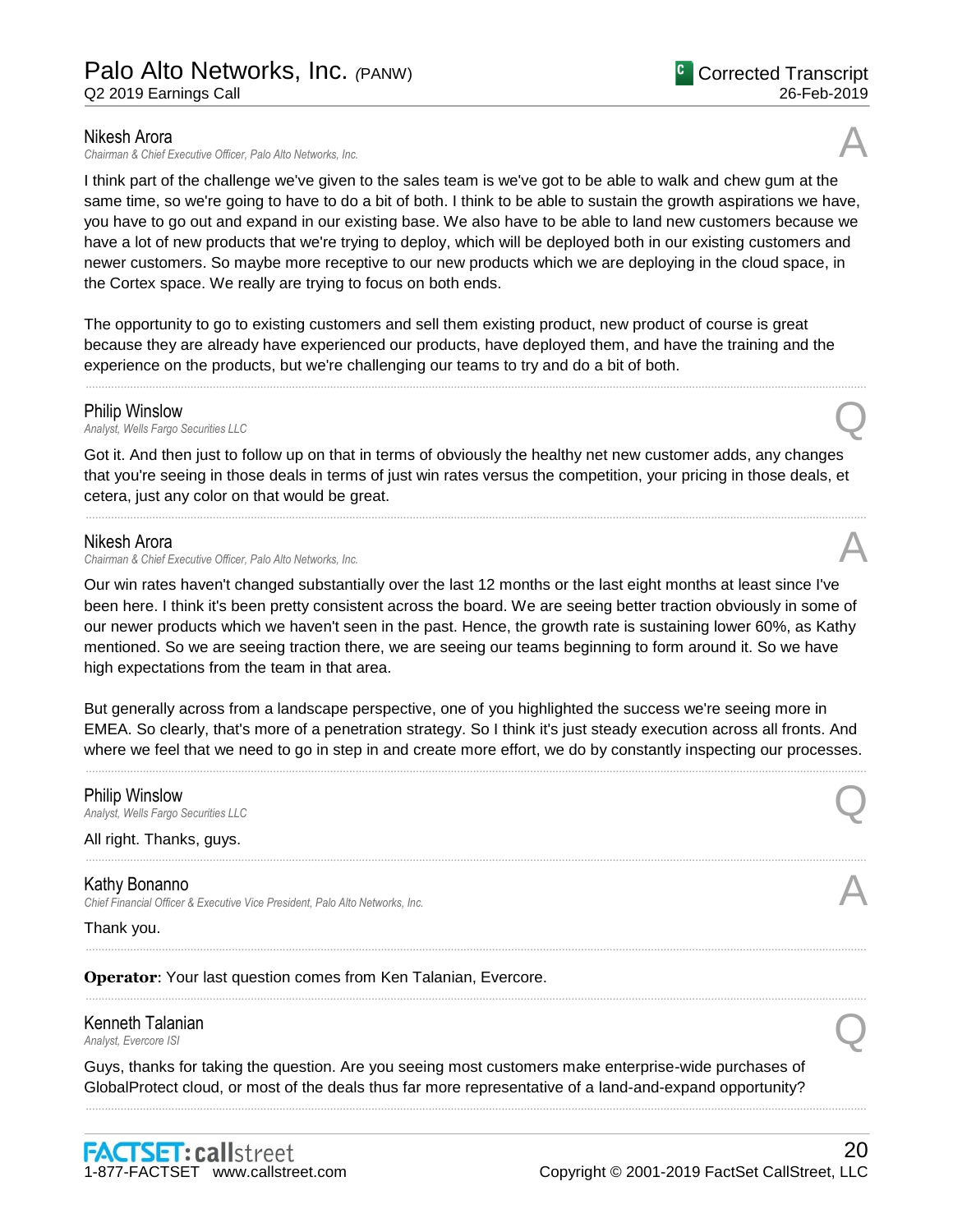*Chairman & Chief Executive Officer, Palo Alto Networks, Inc.* A

Look, there are customers who already have policy network firewalls deployed, and they're used to our Panorama management pane, so they understand how to set up policies, how to make them work, and then GlobalProtect cloud has become an extension of their security posture.

But we've also seen, as I highlighted, two wins we have had. We've also seen situations where we walked in and a customer has deployed GlobalProtect cloud service because they believe it's a more secure product than the other product which is competitive, which I cannot name, I forgot.

......................................................................................................................................................................................................................................................

### **Kenneth Talanian**<br>Analyst, Evercore ISI *Analyst, Evercore ISI* Q<br>Analyst, Evercore ISI

Okay. And last question, have you made or do you plan to make any changes this year to salesforce compensation or the compensation terms?

### Nikesh Arora

*Chairman & Chief Executive Officer, Palo Alto Networks, Inc.* A

Look, we're constantly adapting our sales force's compensation to make sure it meets the objectives we've set for ourselves. In the quarter, we also take feedback based on where our expectations were different from what has transpired in the market. But there's nothing substantive that we have changed or we plan to change during the course of our year because so far it seems to be working.

......................................................................................................................................................................................................................................................

......................................................................................................................................................................................................................................................

Kenneth Talanian *Analyst, Evercore ISI*<br>Analyst, Evercore ISI

I would agree. Thank you.

### Nikesh Arora

*Chairman & Chief Executive Officer, Palo Alto Networks, Inc.*

Great. If there are no more questions, I just want to thank all of you for attending our call. I also want to shout out or give a big shout-out to the team at the company. They've done a phenomenal job. So thank you very much, and I look forward to meeting with many of you in the upcoming weeks and some of you at the Morgan Stanley conference. Thank you.

......................................................................................................................................................................................................................................................

**Operator:** Thank you, ladies and gentlemen. This concludes today's conference. You may now disconnect.